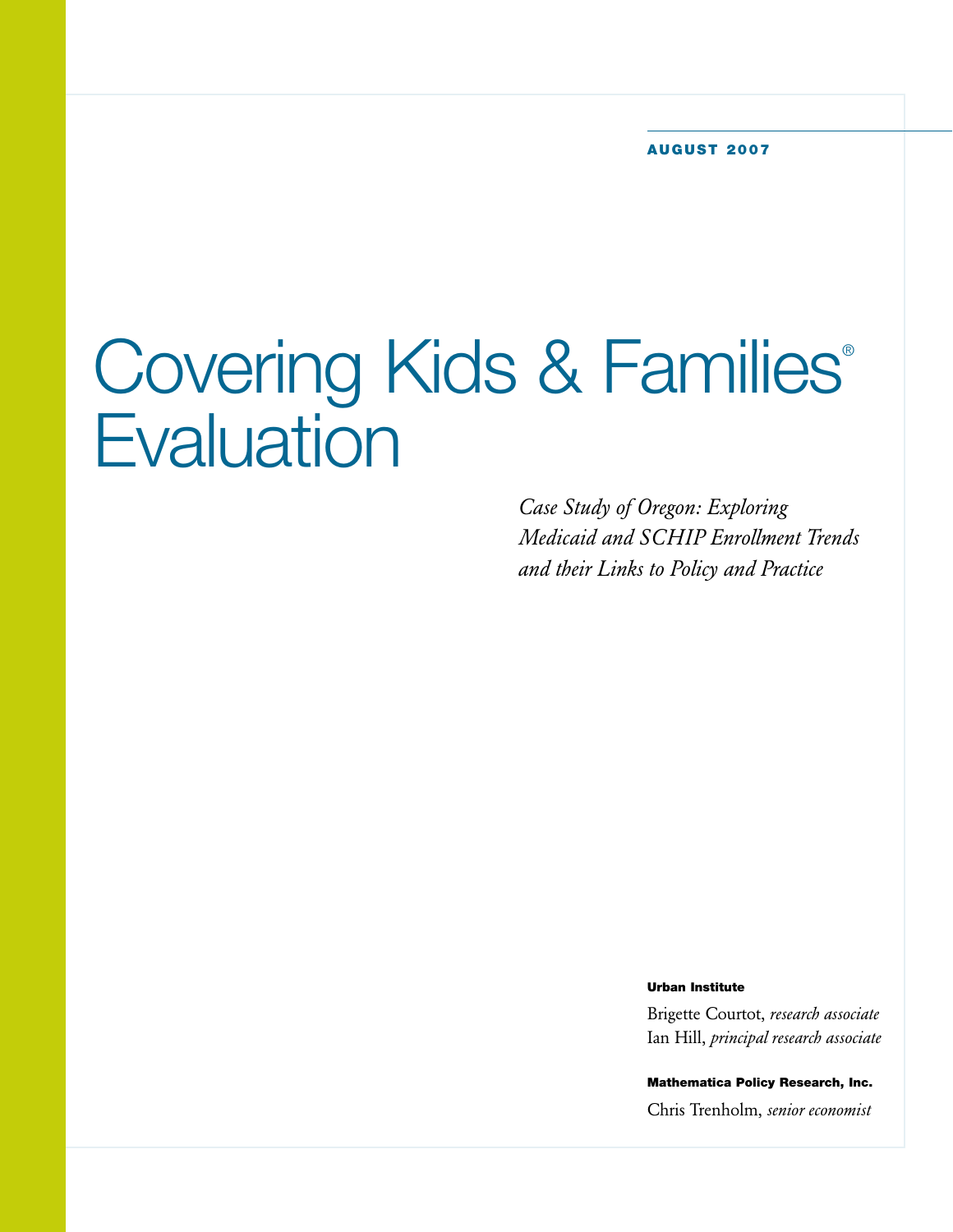# **Credits**

## **The Urban Institute**

Brigette Courtot, *research associate* Ian Hill, *principal research associate* 2100 M Street, NW Washington, DC 20037 Tel. (202) 833-7200 Fax (202) 223-1149

## **Mathematica Policy Research, Inc.**

Chris Trenholm, *senior economist* P.O. Box 2393 Princeton, NJ 08543-2393 Tel. (609) 799-3535 Fax (609) 799-0005

## **Health Management Associates**

120 N. Washington, Suite 705 Lansing, MI 48933 Tel. (517) 482-9236 Fax (517) 482-0920

## **Design and Layout**

Landesberg Design Pittsburgh, PA



Robert Wood Johnson Foundation

Copyright 2007 Robert Wood Johnson Foundation

Route One and College Road East P.O. Box 2316 Princeton, NJ 08543-2319

This publication is available for downloading from the Foundation's Web site at *www.rwjf.org/pdf/CKFcaseStudy\_oregon.pdf*.

This content may be reproduced for educational or nonprofit purposes in print or electronically, free of charge without prior permission provided that it is credited properly using the following statement:"Courtesy of Covering Kids & Families Evaluation Materials, Robert Wood Johnson Foundation, Princeton, New Jersey."

# Acknowledgements

We acknowledge the time and assistance of the individuals who we interviewed for this case study. They include Ellen Pinney and LoriAnn Sheridan of the Oregon Health Access Project; John Duke of Outside In; Nancy Finholt and Glenna Awbrey of the Health Network for Rural Schools; Jeanny Phillips, Karen House, Sandy Wood, Charles Gallia, Roger Staples, Sharon Hill, Nancy Horn, Carolyn Ross and Michele Wallace of the Oregon Division of Medical Assistance Programs; Kelly Harms of the Office for Private Health Partnerships; and Jeanene Smith, Tina Edlund and Heidi Allen of the Office for Oregon Health Policy and Research.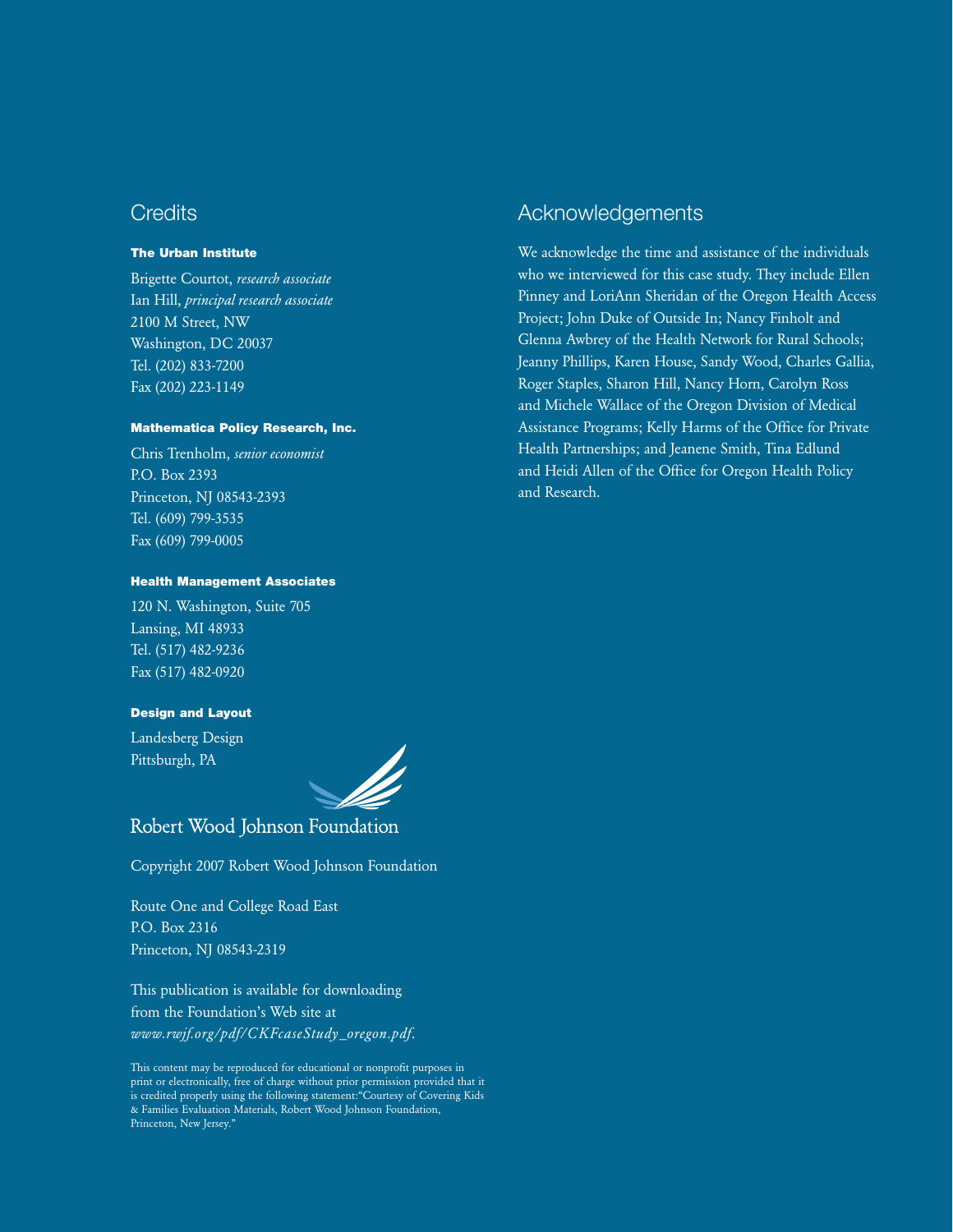# **Contents**

- **2 Background**
- **3 Introduction**
- **4 State Policy Context**
- **10 History of Covering Kids and Families Programs in Oregon**
- **12 State-level Findings**
- **16 Local-level Findings**
- **20 Conclusions**
- **22 Endnotes**
- **23 Sources**

# Tables and Figures

## **8** TABLE 1

Key Recent Events in Child Health Coverage in Oregon (1999-2006)

#### **12** FIGURE 1

Total New Entries to Children's Public Health Coverage and Unemployment Rate, Oregon, October 1999–June 2004

## **13** FIGURE 2

New Entries to Children's Public Health Coverage, by Program Type, Oregon, October 1999–June 2004

#### **17** FIGURE 3

Total New Entries to Children's Public Health Coverage (Actual vs. Predicted) Health Network for Rural Schools, Union, Baker and Wallowa Counties, October 1999– June 2004

#### AUGUST 2007

# Covering Kids & Families® **Evaluation**

*Case Study of Oregon: Exploring Medicaid and SCHIP Enrollment Trends and their Links to Policy and Practice*

#### **18** F IGURE 4

Total New Entries to Children's Public Health Coverage (Actual vs. Predicted) Oregon Health Access Project, Lincoln County, October 1999– June 2004

## **19** FIGURE 5

Total New Entries to Children's Public Health Coverage (Actual vs. Predicted) Portland Enrollment Project for Homeless and Uninsured Youth & Families, Multnomah County, Oregon, October 1999–June 2004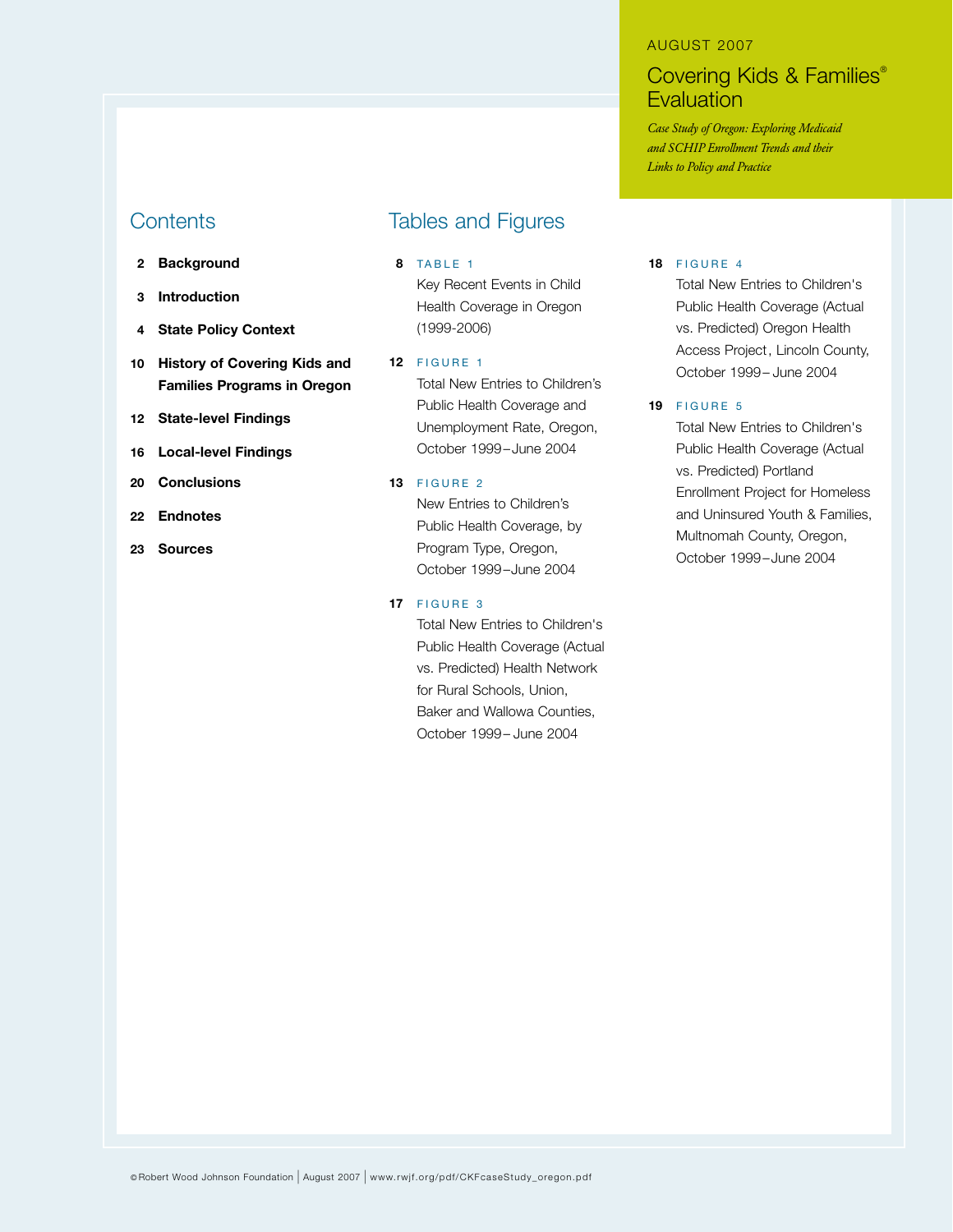# About the Covering Kids & Families Evaluation

**Since August 2002, Mathematica Policy Research, Inc., and its partners, the Urban Institute and Health Management Associates, have undertaken an evaluation to determine the impact of RWJF's investment in the Covering Kids & Families (CKF) program, as well as to study factors that may have contributed to, or impaired, CKF's efforts. The evaluation will continue through April 2008.** 

**The evaluation focuses on these key issues:**

- **Documenting and assessing the strategies and actions of CKF grantees and their coalitions aimed at increasing enrollment of children and families and the barriers to their implementation.**
- **• Assessing the effectiveness of CKF grantees and their coalitions in conducting outreach; simplifying the application and renewal process; and coordinating efforts by existing health insurance programs to expand coverage measuring progress on CKF's central goal—expanding enrollment and retention of all eligible individuals into Medicaid and State Children's Health Insurance Program (SCHIP).**
- **Assessing the sustainability of CKF after RWJF funding ends.**

**Findings from the evaluation, presented in a series of short highlight memos and issue briefs and in more detailed case study and synthesis reports, can be found at** *http: // www.rwjf.org/newsroom/featureDetail.jsp? featureID=1031&type=3.*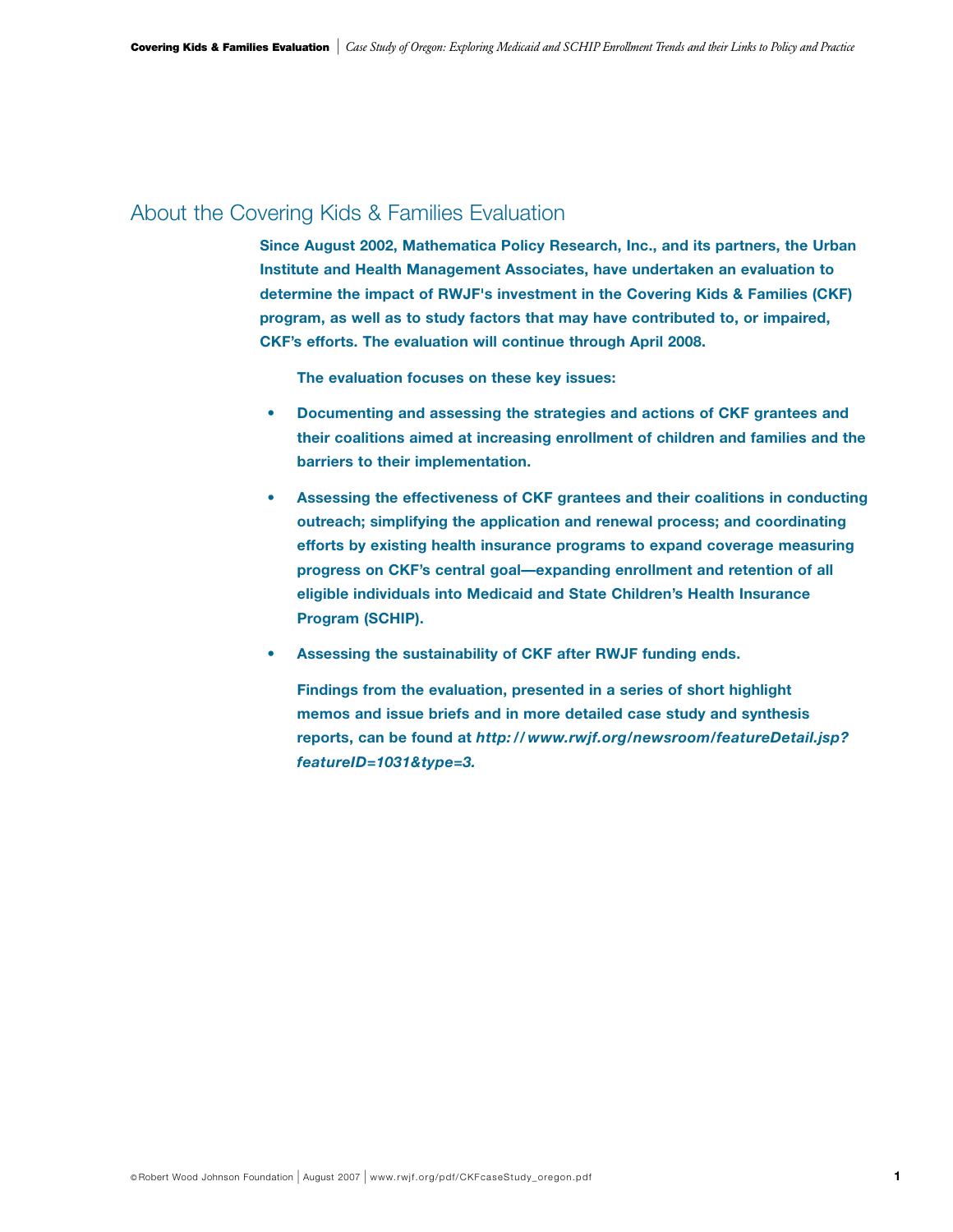# **Background**

The *Covering Kids & Families ©* (CKF) initiative of the Robert Wood Johnson Foundation (RWJF) had two goals: to reduce the number of children and adults eligible for Medicaid or the State Children's Health Insurance Program (SCHIP) who remain uninsured, and to build the knowledge, experience and capacity necessary to sustain the enrollment and retention of children and adults in those programs after the CKF program ends. RWJF issued four-year CKF grants to 46 states, beginning in 2002. CKF expanded on its predecessor, the RWJF *Covering Kids Initiative* (CKI), which operated from 1999 to 2002.

CKF worked through state and local coalitions to maximize enrollment in public health insurance programs for uninsured, low-income children and adults. CKF grantees employed three strategies to increase enrollment and retention of eligible uninsured children and families:

- *Outreach* to encourage enrollment in SCHIP and Medicaid;
- *Simplification* of SCHIP and Medicaid policies and procedures to make it easier for families to enroll their children and keep them covered; and
- *Coordination* between SCHIP and Medicaid to ensure the easy transition of families between programs if they apply for the wrong program or their eligibility changes subsequently.

This is one of 10 case studies that examine the link between enrollment trends and policy and practice at the state and local levels. The case studies look particularly at the role of outreach, simplification and coordination in changing levels of new enrollment over time. The case studies are the work of Mathematica Policy Research, Inc., and its subcontractors, the Urban Institute and Health Management Associates, the team entrusted with evaluating the CKF program.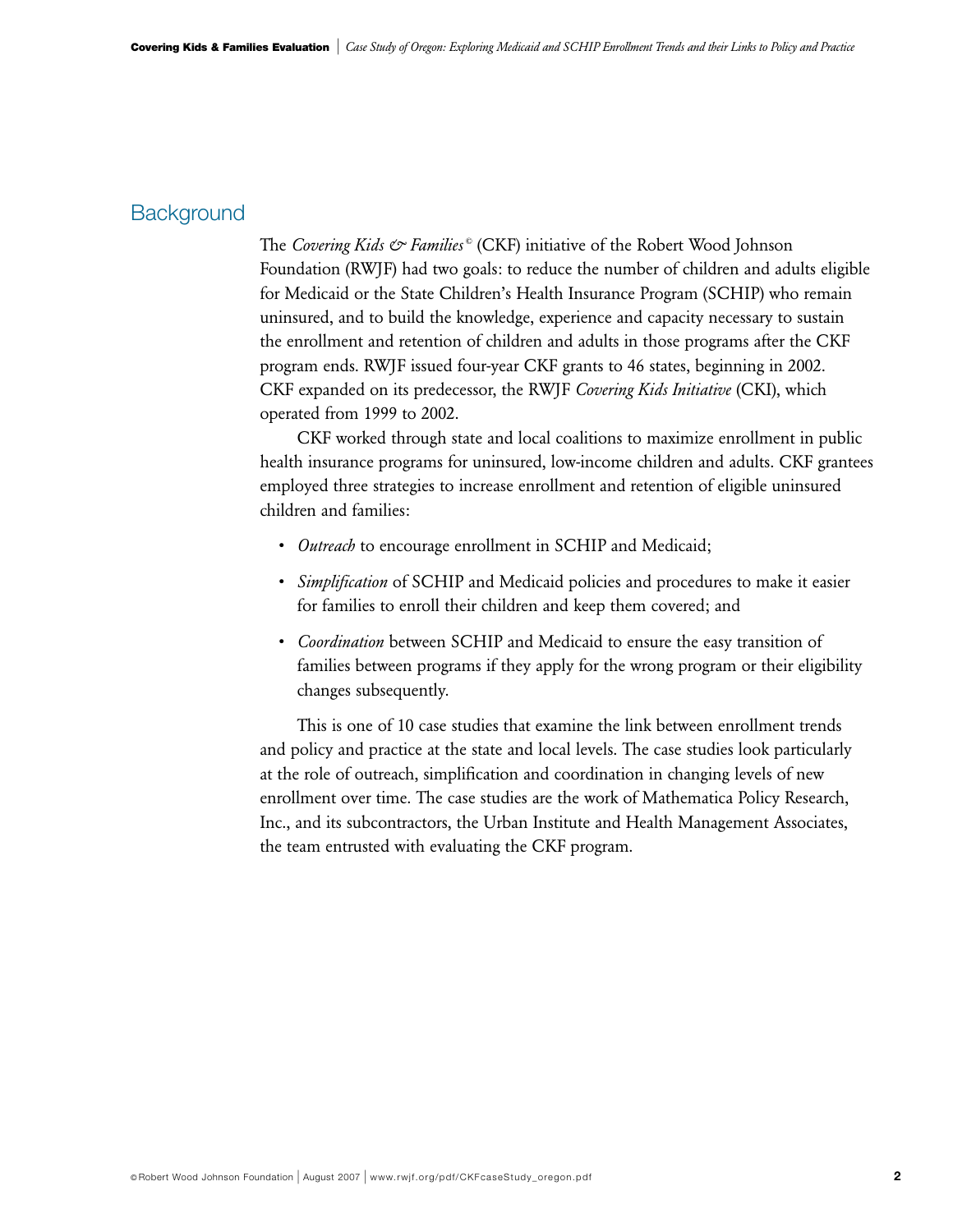# **Introduction**

This case study examines the trends in new Medicaid and SCHIP enrollment in Oregon from 1999 through 2004. In particular, we are interested in exploring the potential links between new enrollment trends and major outreach strategies or policy changes that took place in Oregon at the state and local levels, especially those associated with the CKF grant. Ideally, we would examine such links through a formal impacts analysis that estimates the effect of individual policy changes or outreach efforts on the number of children enrolling in Medicaid or SCHIP. This type of analysis is not possible, however, because many of the outreach efforts and policy changes occurred at the same time. In addition, no state or other geographic area is a defensible comparison group for a more rigorous analysis. The case study approach however, combines exploratory data analysis with in-depth key informant interviews, and allows us to assess the potential influence that major outreach efforts or policy changes have had on new enrollment.

The main source of information for the study is child-level enrollment data from the Medicaid Statistical Information System, which we obtained from the Centers for Medicare & Medicaid Services. Using these data, we developed a measure indicating the number of new entries in Medicaid or SCHIP during each month of the period 1999 through 2004. Our definition of a new entry is any child who is newly enrolling in one of these programs and who has not been enrolled in either of them in the past 12 months. Thus, it excludes any child who is transferring between these programs or reentering one of them after a short disenrollment period. We focus on this measure rather than on a count of all new enrollees or of overall enrollees because we expect new entries to be more sensitive to major outreach efforts or policy changes associated with new enrollment.<sup>1</sup>

With these data, the evaluation team assembled a timeline showing the number of new entries in Medicaid and SCHIP for Oregon from October 1999 through June 2004. This period covers nearly the entire period of RWJF's original CKI grant to the state (awarded in mid-1999) and the first 19 months of the subsequent CKF grant (awarded in December 2002). We also assembled a similar timeline for each local program and for each county the projects served.

In June 2006, we discussed these data in detailed interviews conducted with the state CKF grantee, state officials and selected local projects. During these interviews, we asked informants to identify the key changes taking place in state and local policies and outreach practices and whether and how these might account for the trends seen in new entries. In some instances, the evaluation team conducted follow-up interviews with informants by telephone. Other sources provided additional insights, including the CKF Online Reporting System, program documents and demographic and economic data from the Bureau of Census and from the Bureau of Labor Statistics.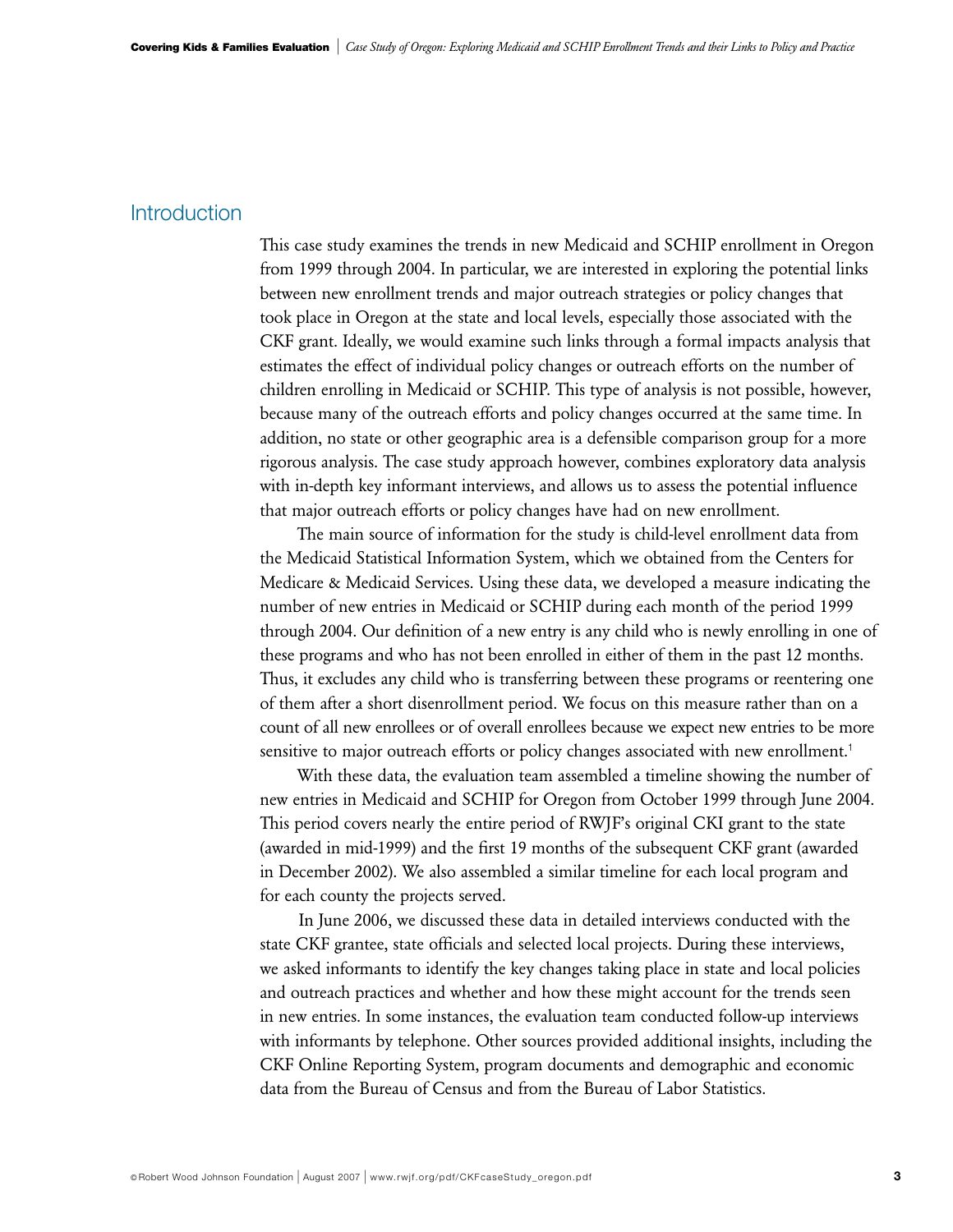# State Policy Context

The last 15 years of Oregon health policy can be roughly divided into two very different periods: the 1990's, when the state played a leadership role, nationally, in adopting innovative expansions of public health coverage to address the problem of the uninsured; and the 2000's when the state (until very recently) enacted a series of program restrictions and experienced an erosion of coverage. Through both eras, policy makers focused the bulk of their attention on programs for families, including adults, rather than programs for children alone. But both the expansions and cuts to Oregon's programs had important spillover effects on children, as described below.

Throughout the 1990's, the State of Oregon adopted several health policy initiatives that resulted in significant expansions of public health insurance coverage for tens of thousands of uninsured or underinsured Oregonians, both adults and children. Specifically, in 1994, the state implemented a Medicaid demonstration called the Oregon Health Plan (OHP), which expanded Medicaid to nearly all individuals under 100 percent of the Federal Poverty Level (FPL) who were not previously eligible for Medicaid through existing regulations. A premise of the plan was that the state could not afford to cover all health services for everybody, but that access to a full range of primary and preventive health care services for a larger pool of residents would reduce long-term costs. Thus, after considerable research and negotiation with stakeholders, the program implemented a prioritized list of benefits that allowed the state to provide health care coverage to more people. For pregnant women and children under age six, the eligibility limit for OHP was set at 133 percent of the FPL, and a more comprehensive package was provided. At the time, the OHP expansion was unique among states because it made Medicaid available to most people living in poverty regardless of age, disability or family status and because it utilized the aforementioned priority list of health care conditions and treatments (Oregon Department of Human Services, 2004).

Four years later, in 1998, Oregon adopted its State Children's Health Insurance Program (SCHIP). Oregon's SCHIP, which expanded health insurance coverage to children up to 170 percent of the FPL,<sup>2</sup> functions as a separate 'Medicaid look-alike' program, and is administered in exactly the same way as children's Medicaid (through the OHP). In conjunction with SCHIP, the state also expanded Poverty Level Medicaid (Medicaid poverty expansion) coverage to pregnant women and infants in families with incomes between 133 percent and 170 percent of the FPL.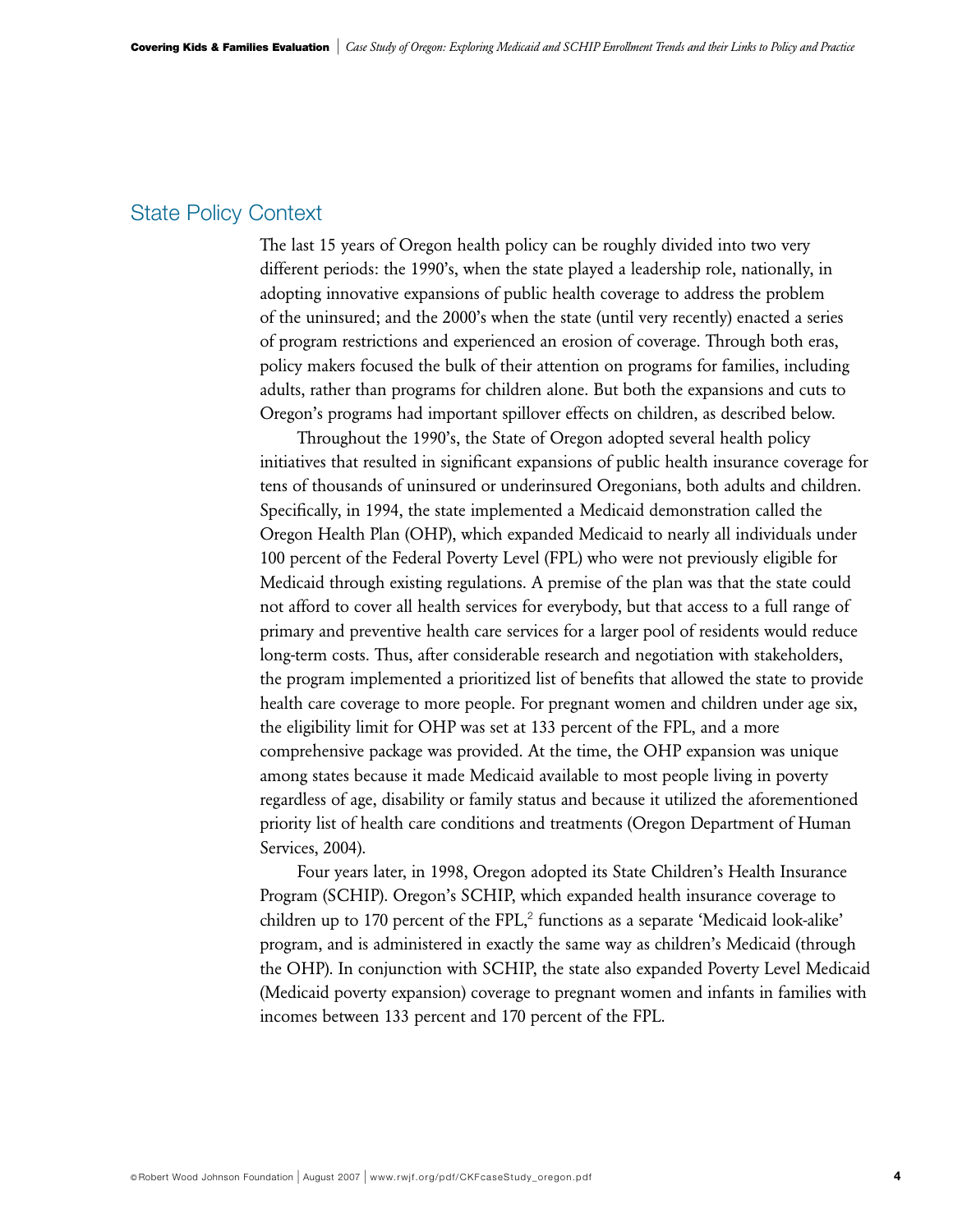The state legislature continued with its efforts to expand coverage for working families, and also established the Family Health Insurance Assistance Program (FHIAP) in 1998. FHIAP provides sliding scale premium subsidies for uninsured residents with family incomes up to 170 percent of the FPL that can be used to buy private individual coverage, or group health insurance coverage offered under an employer's plan. Although the eligibility requirements for the program are identical to those for SCHIP, the FHIAP benefit package is typically more limited (lacking dental benefits, for example) because it is a commercial insurance product. The premium payment required of FHIAP enrollees is determined by family income. Like SCHIP, FHIAP is not an entitlement program and funding is allocated by the state legislature; the program is currently funded through the state's tobacco tax. In the overall context of Oregon state coverage programs, FHIAP is small: the program reported an average monthly enrollment of 15,085 for fiscal year 2006 (children ages 0 to18 account for less than a third of total FHIAP enrollment) (Oregon Department of Human Services, 2006).<sup>3</sup>

Oregon's trend toward more restrictive coverage policies began in 2003 when the state implemented its 'OHP2' expansion using the new Health Insurance Flexibility and Accountability (HIFA) demonstration waiver authority. The state initially sought to expand the original Oregon Health Plan coverage to individuals with incomes up to 185 percent FPL, by separating the program into two groups: 1) OHP Plus, which includes categorically eligible adults, children and disabled persons, who receive a comprehensive benefit package similar to that offered under the original OHP; and 2) OHP Standard, which includes the state's expansion population (adults up to 100 percent of the FPL), who receive a leaner benefits package and are subject to significant cost-sharing and more restrictive policies surrounding premium payment.

Just as OHP2 was being implemented, however, state budget difficulties mounted as the nation entered an economic recession. Beginning in 2000, Oregon was particularly hard hit by increasing rates of unemployment, dwindling state tax revenues,<sup>4</sup> and increasing expenditures. In response, the state legislature adopted a series of measures to contain costs in various public programs, and a popular target for these cuts was the budget of the Office of Medical Assistance Programs (OMAP), which was growing at a rate legislators felt could not be sustained.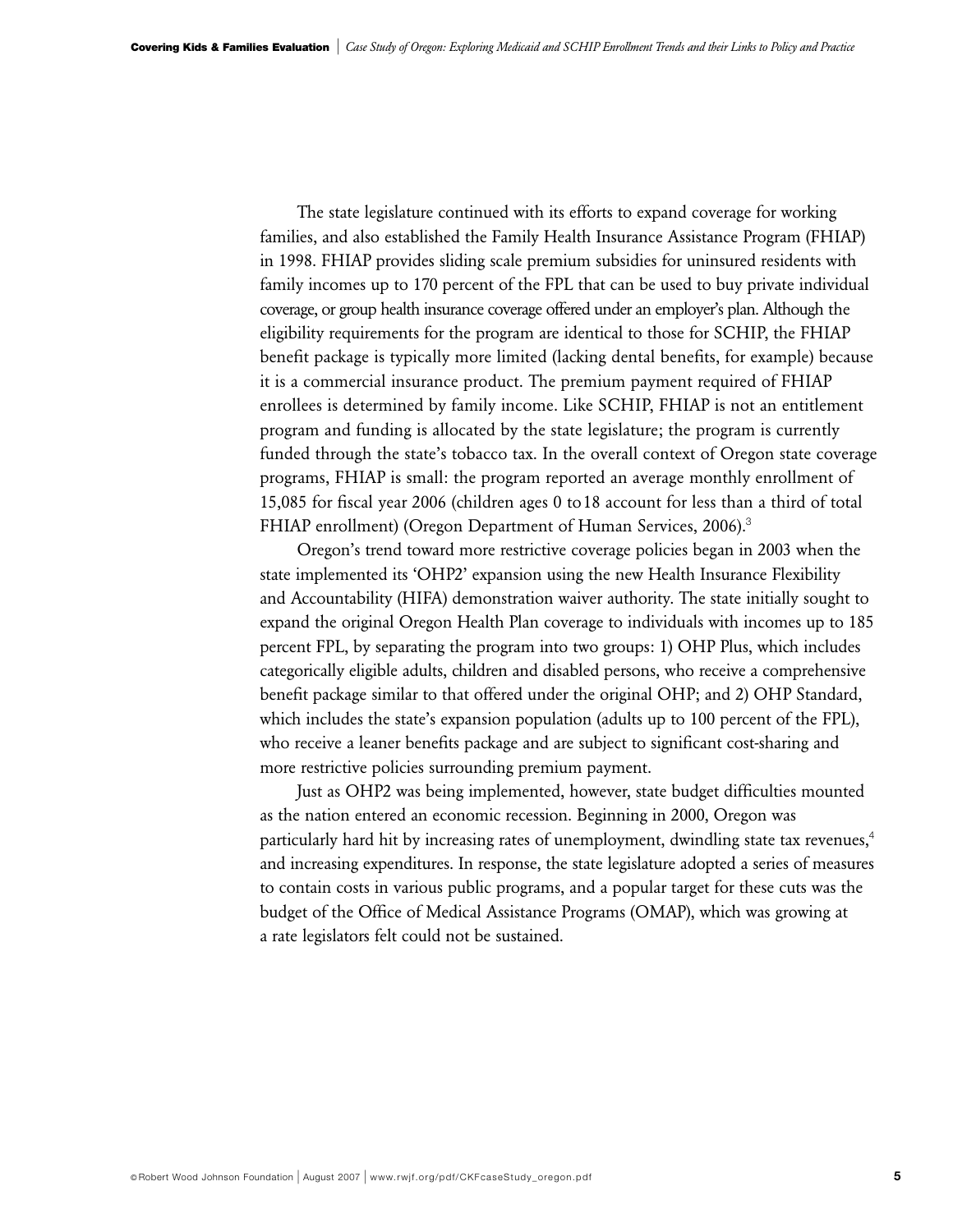Nearly all of the OMAP budget restrictions were directed at programs that only served adult populations. The state's unfolding budget crisis, as it coincided with the launch of OHP2, had major implications for implementation of that initiative. While the division of OHP into Plus and Standard populations proceeded as planned in February 2003, the second phase of the demonstration, (whereby the state would increase enrollment in OHP with savings realized from the split) was never implemented. Instead, the OHP Standard population (adults eligible through poverty-level expansion) was the target of several subsequent programmatic restrictions in 2003 and early 2004. These included increased cost-sharing, strict penalties for premium nonpayment, and a reduced scope of covered benefits. The cost-containment measures culminated in the placement of a cap on the program's enrollment beginning in July 2004; the cap was set at 25,000 covered adults. During this period, Standard enrollment fell drastically, from roughly 102,000 adult beneficiaries in 2002, to approximately 51,000 by late 2003 (OHREC 2004). Even before the enrollment cap was imposed, the number of covered individuals fell as persons were either disenrolled for premium nonpayment or because they failed to renew their coverage under the incorrect assumption that this piece of OHP was 'closed' or no longer active. (Various stakeholders reported that the rapid series of program restrictions supported this perception among many Standard enrollees.)

Notably, in contrast to the numerous cost-containment strategies aimed at the OHP adult population, there were relatively few policy changes that directly targeted children's programs during the period from 1999-2004. In fact, there were some enhancements to Medicaid for children, SCHIP and FHIAP during this time. Specifically, as part of the 1115 waiver implemented in February 2003, eligibility was expanded from 170 percent to 185 percent of the FPL for children and pregnant women enrolled in the three programs.<sup>5</sup> In late 2004, a SCHIP plan amendment increased the assets limit for that program to \$10,000 (from \$5,000), making the limit identical to that of FHIAP. Though technically outside of the period for which we have data in this report, another notable enhancement to children's programs was implemented in July 2006, when the continuous eligibility period for children under SCHIP was increased from six months to 12 months. $6$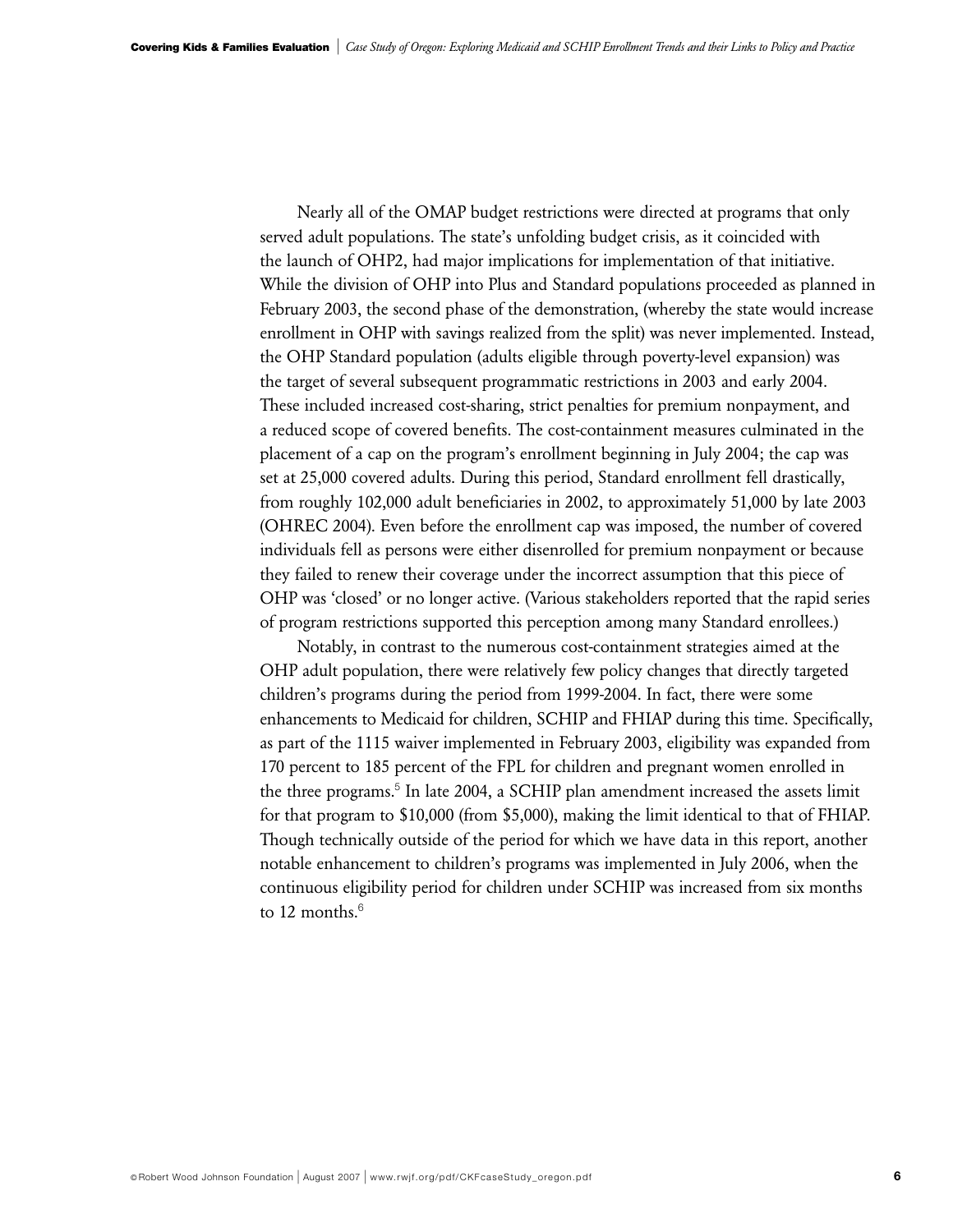While the series of restrictions targeted at adults covered under OHP Standard were the most publicized cost-containment measures during this study's data period, several other events bear mentioning here for their potential effect on children's program enrollment:

- The state eliminated its Medically Needy program in early 2003;
- With the exception of FHIAP, the state eliminated funding for outreach for public health insurance programs during this period;
- Program enrollment and renewal processes were essentially maintained as-is, with little support for simplification or coordination efforts<sup>7</sup> (as had been occurring in most states across the nation after implementation of SCHIP);
- Key informants noted a change in the way that OHP applications were processed during our data period. In the late 1990's, over 70 percent of all applications were mailed in for processing at a central state eligibility office, but by the end of our data period about the same percentage of OHP applications were processed in face-to-face interviews at local eligibility offices;
- There was high turnover in administrative leadership at the Office of Medical Assistance Programs (OMAP), though the staffing remained relatively stable; and
- Problems with access to health care for those enrolled in OHP, which were already a concern among health care program officials in the state, were exacerbated when managed care organizations in several areas dropped OHP Standard coverage after OHP2 was implemented.

Additionally, the state lost a potential source of funds that could have alleviated some of the pressure caused by burgeoning state deficits when, in early 2004, voters rejected a ballot measure to implement a combination of new taxes, including an income tax surcharge and a cigarette tax increase. That vote resulted in a loss of \$780 million of general fund revenue plus an additional \$23 million in revenue from cigarette taxes dedicated to the Oregon Health Plan for the legislative biennium (National Conference of State Legislatures, 2004). A list of policy changes made to Oregon health coverage programs appears in Table 1.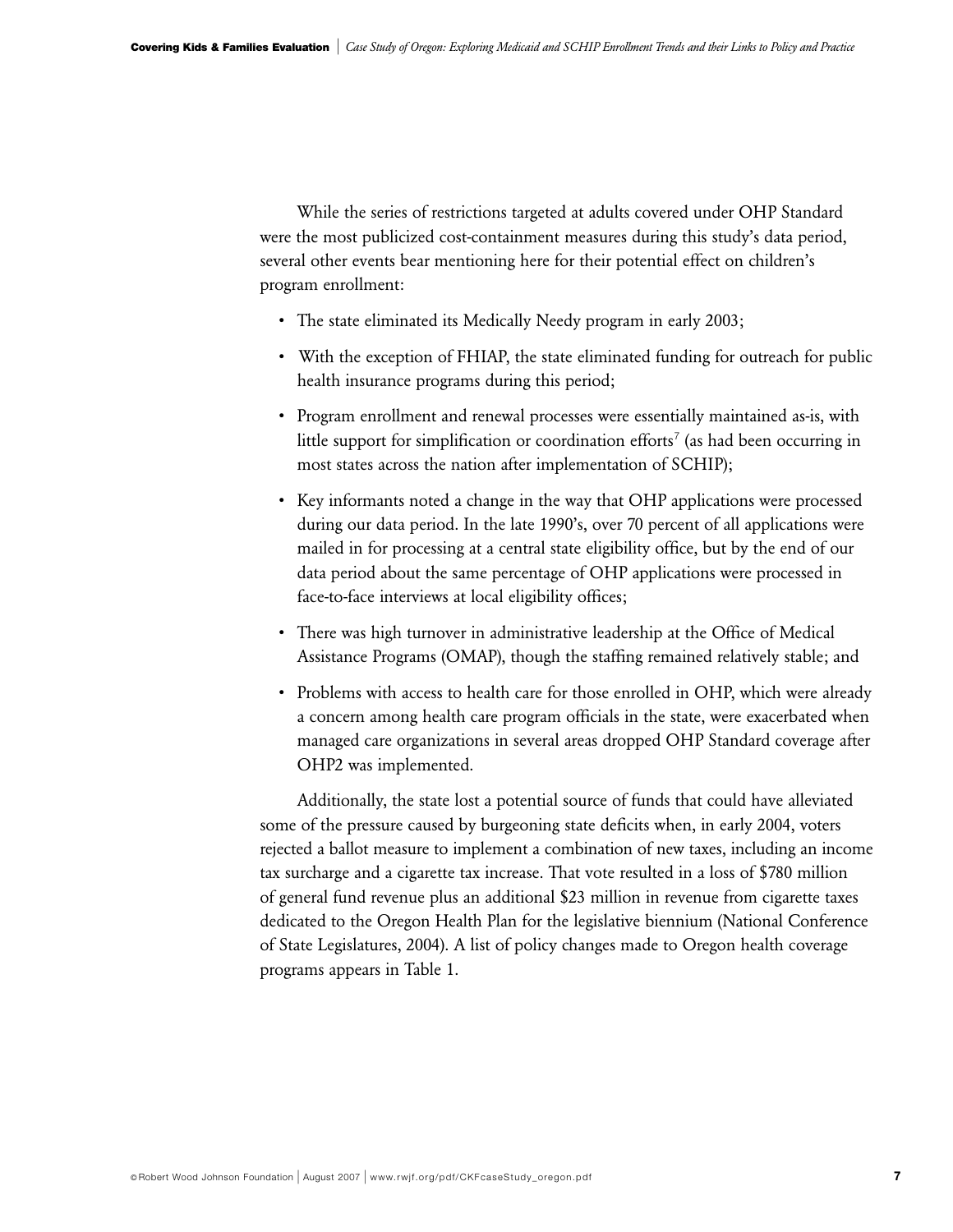**Covering Kids & Families Evaluation** | *Case Study of Oregon: Exploring Medicaid and SCHIP Enrollment Trends and their Links to Policy and Practice*

# TABLE 1

# Key Recent Events in Child Health Coverage in Oregon  $(1999 - 2006)$

| 1994      | Oregon implements an 1115 Medicaid demonstration waiver, called the Oregon<br>Health Plan (OHP). The OHP covers children ages 0 to 5 and pregnant women<br>in families with incomes up to 133% of the Federal Poverty Level (FPL), and<br>covers children ages 6 to 18 in families with incomes up to 100% of the FPL.<br>The program also covers adults not traditionally eligible in families with incomes<br>of up to 100% of the FPL, using a prioritized list of benefits. |
|-----------|---------------------------------------------------------------------------------------------------------------------------------------------------------------------------------------------------------------------------------------------------------------------------------------------------------------------------------------------------------------------------------------------------------------------------------------------------------------------------------|
| 1998      | Launching of the Family Health Insurance Assistance Program (FHIAP), a<br>program providing private individual- or employer-sponsored group premium<br>subsidies for uninsured residents with family incomes of up to 170 percent<br>of the FPL.                                                                                                                                                                                                                                |
|           | Poverty-level Medicaid coverage expanded to include pregnant women and<br>infants between 133% and 170% of the FPL.                                                                                                                                                                                                                                                                                                                                                             |
|           | Oregon's SCHIP implemented as a separate, 'Medicaid look-alike' program.<br>The program expands coverage for children through age 18, in families with<br>incomes of up to 170% of the FPL.                                                                                                                                                                                                                                                                                     |
| 1999-2001 | Robert Wood Johnson Foundation's (RWJF's) Covering Kids Initiative.                                                                                                                                                                                                                                                                                                                                                                                                             |
| 2002-2006 | December 2002-December 2006:<br>RWJF's Covering Kids & Families (CKF) Initiative.                                                                                                                                                                                                                                                                                                                                                                                               |
|           | Oregon Health Access Project is the lead agency for the state coalition.                                                                                                                                                                                                                                                                                                                                                                                                        |
|           | Four local pilot projects are located in Multnomah, Jackson/Klamath, Lincoln<br>and Union/Baker/Wallowa counties.                                                                                                                                                                                                                                                                                                                                                               |
| 2003      | February:                                                                                                                                                                                                                                                                                                                                                                                                                                                                       |
|           | Oregon Health Plan 2 is implemented through a HIFA waiver. OHP enrollees now<br>fall into two distinct categories: 'OHP Plus' enrollees include categorically eligible<br>adults, children and disabled persons, who receive a comprehensive benefit<br>package and 'OHP Standard' enrollees include the state's expansion population<br>who receive a leaner benefits package.                                                                                                 |
|           | Expanded SCHIP and FHIAP coverage for pregnant women and children                                                                                                                                                                                                                                                                                                                                                                                                               |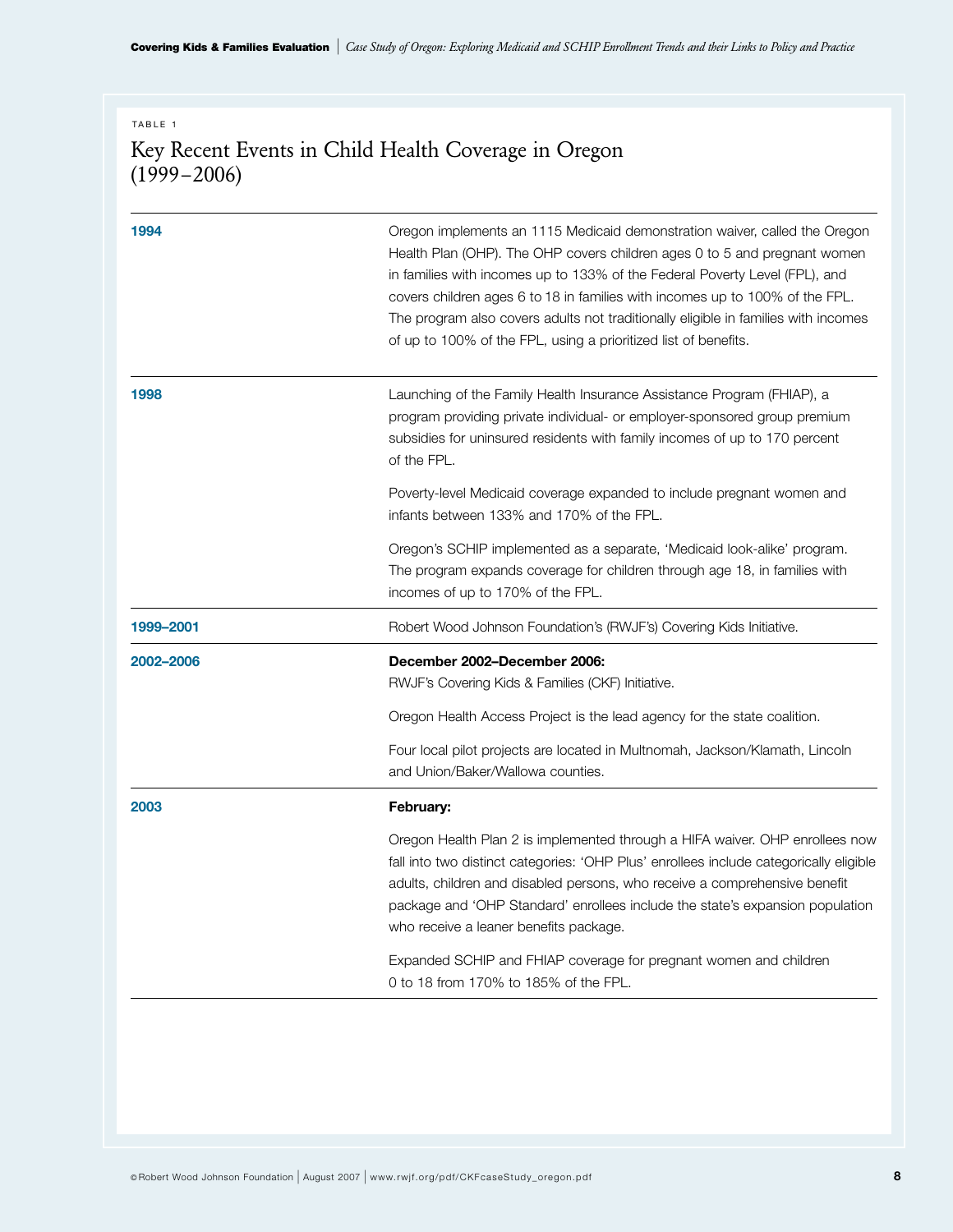| TABLE 1 (CONTINUED) |                                                                                                                                                         |
|---------------------|---------------------------------------------------------------------------------------------------------------------------------------------------------|
| 2004                | <b>July:</b> Closed OHP Standard program to new enrollment.                                                                                             |
|                     | <b>October:</b> SCHIP Plan Amendment #5: Increased assets limit from \$5,000<br>to \$10,000.                                                            |
| 2004-2005           | "KidCare", a state-sponsored outreach initiative, is piloted in two counties and<br>does not result in any significant increase in enrollment activity. |
| 2006                | <b>July:</b> Eligibility period extended for SCHIP population, from six months to<br>12 months of continuous coverage.                                  |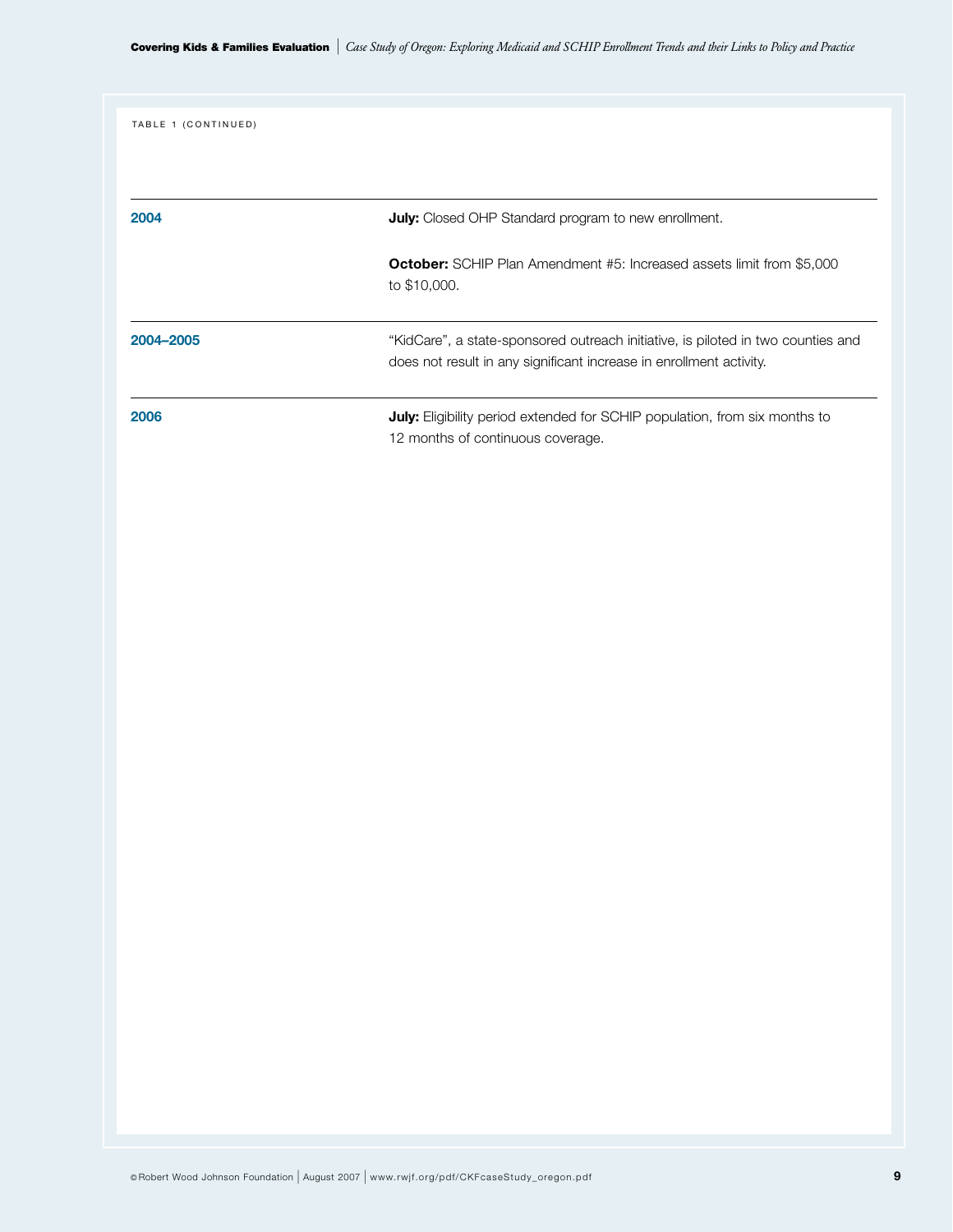# History of Covering Kids and Families Programs in Oregon

The Health Division of the Oregon Department of Human Services (formerly the Department of Human Resources) led the Covering Kids (CKI) grant from 1999-2001. Though the CKI project adopted a series of strategies to reduce the number of uninsured children in the state (e.g., developing simplified application forms for OHP, and staffing traditional and nontraditional "information-distribution" sites), efforts related to the grant were severely curtailed by the state budget crisis that coincided with the grant period. Project staff reported that the Oregon CKI initiative could not realize its full potential due to several factors, including funding cuts to its lead agency, departmental reorganization that redirected the focus of a key coordinating council that was created by the project, and declining provider participation in OHP (Robert Wood Johnson Foundation 2005).

It is not surprising, then, that a different agency was selected to lead the subsequent CKF grant in Oregon. With support from state officials involved in the original CK effort, the Oregon Health Access Project (OHAP) applied for and received funding to lead the CKF grant. OHAP is the research and education arm of the Oregon Health Action Campaign, a coalition of organizations and individuals operating statewide and in select local communities to organize consumers and groups to advocate for expanded access to quality health care at an affordable price. OHAP's CKF activities are accomplished primarily through its statewide coalition, the Expanded Access Coalition (EAC). A subcommittee of that coalition, called the Committee on Outreach, Enrollment and Retention (COER) serves as the CKF Steering committee.

In December 2002, OHAP received a four-year CKF grant of \$999,968. As state grantee, the agency has focused on goals such as simplifying public health coverage applications, establishing formal links between public health insurance programs (namely, OHP and FHIAP), reducing delays in the processing of applications marked 'pending' by state eligibility workers, and making certain program policies—such as asset test limits and period of continuous eligibility—synchronized across public programs.

The lead grantee also oversaw the activities of four local CKF programs (combined, these pilot sites received half of the grant funds). Three of those programs are discussed in this case study: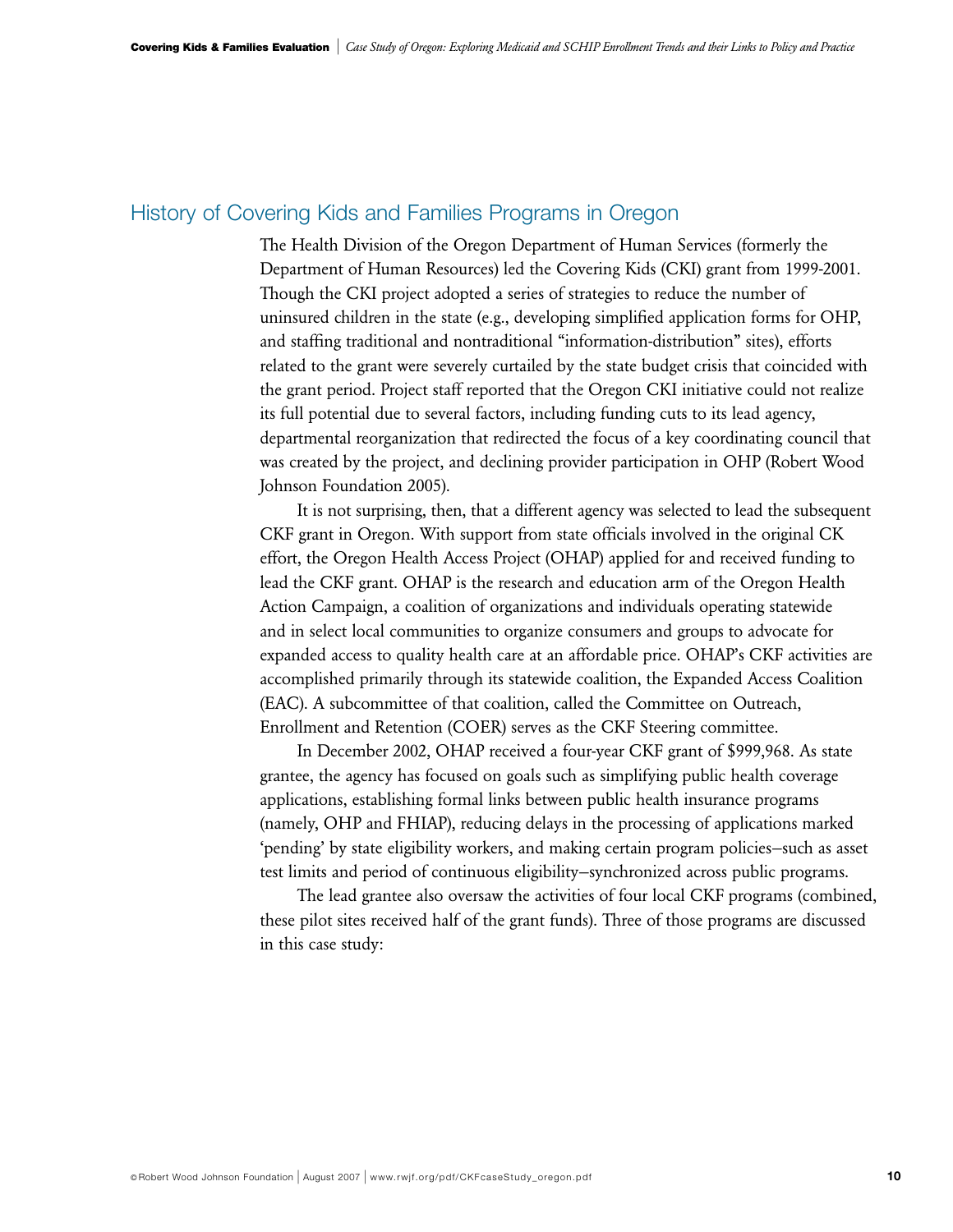- **1. Health Network for Rural Schools** (HNRS) serves a primarily rural, tri-county region in the northeastern area of the state. Under the Covering Kids grant, the project placed outreach workers within school health programs in Union County. When the HNRS was awarded the CKF grant, it expanded in scope to include school districts in Wallowa and Baker Counties as well. The project conducted very intensive, one-on-one outreach to uninsured families identified by trained outreach workers.
- **2. Oregon Health Access Project—Lincoln County Coalition** is located in a small coastal county that is primarily rural, with significant populations of Hispanic and Native American residents. Lincoln County has one of the highest uninsurance rates in the state, and unemployment rates are higher than the state average. The tourist and fishing industries are major employers, but only provide seasonal employment. In a region with limited resources to increase enrollment and retention in public coverage programs, the CKF grant allowed the coalition to raise awareness and engage the community in mobilizing resources to address problems faced by low-income people.
- **3. Portland Enrollment Project (PEP!) for Homeless and Uninsured Youth and Families,** is a collaborative of homeless youth-serving agencies under the leadership of Outside In, a non-profit Federally-Qualified Health Center (FQHC). Under the CKF grant funding, PEP! worked to advocate for and enroll homeless youth, adults and families into public health insurance programs through direct application assistance and health education.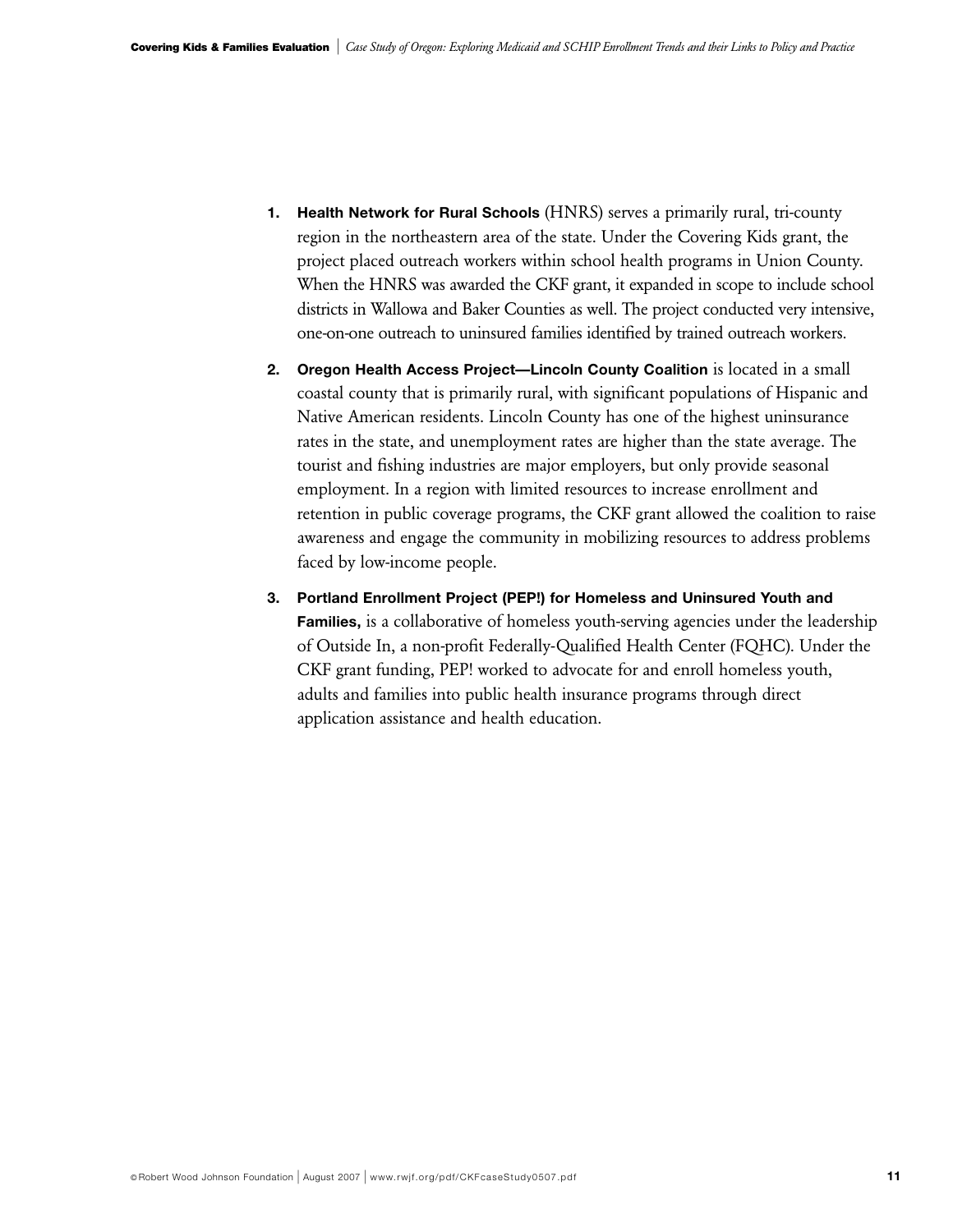

# State-level Findings

**Economic Trends.** As discussed in Section II of this report, beginning in late 1999, Oregon entered into a state budget crisis that was among the worst in the country. By the end of 2001, the state had the highest unemployment rate in the nation (at 7.5 percent); the unemployment rate continued to rank among the nation's highest until 2005. One would think a downturn in a state's economy might be accompanied by increased enrollment in public programs for low-income children, as an increasing number of unemployed families seek assistance. However, Figure 1 indicates that there is no clear link between Oregon's rising unemployment rate and total new entries of children into the state's public health insurance programs. While the period 1998 through 2004 witnessed a steady increase in unemployment from below 5 percent to nearly 9 percent, child enrollment in OHP remained steady at roughly 18,000 children. This finding implies that restrictive state policies enacted during this period may indeed have had a balancing effect on overall children's enrollment, whereby the potential for a large enrollment boost due to an increase in those eligible (related to unemployment and decreases in family income) was offset by restrictions on program enrollment.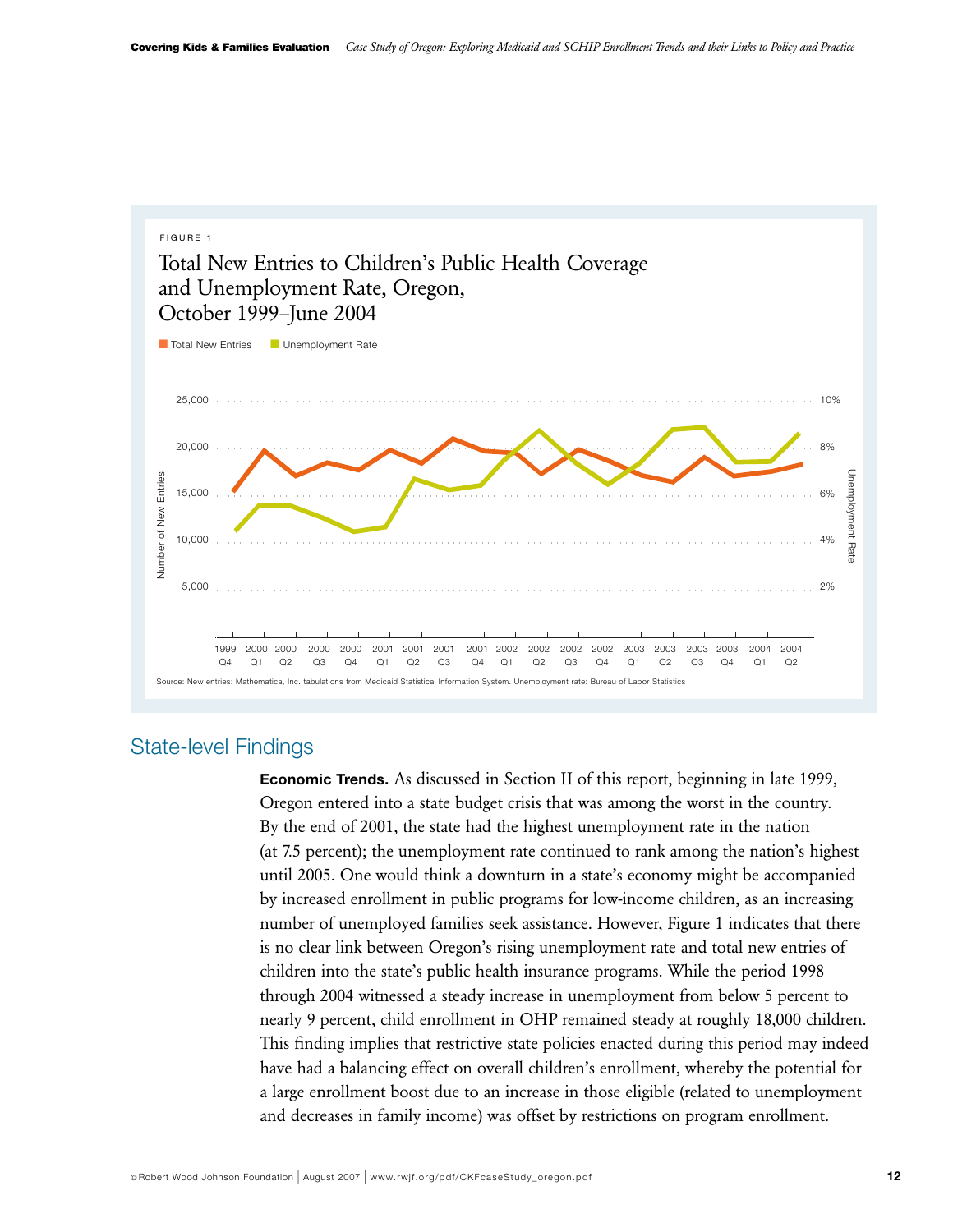

While children's overall enrollment doesn't appear to be positively correlated with the unemployment rate, enrollment by at least one group of eligible children appears to be linked. Figure 2 displays new enrollment trends for selected children's eligibility groups, and here there is a slight indication of a link between economic conditions and new enrollment for the Temporary Assistance for Needy Families/1931(b) group, which one would expect to be most sensitive to economic conditions. As the figure illustrates, the number of new TANF entries rose steadily over time from 3,292 in the fourth quarter of 1999 to 5,513 in the second quarter of 2004. In contrast, the other three groups experience either an overall decrease in new enrollment or essentially no change in new enrollment.

#### **Links between Enrollment and Major Policy Changes.**

It appears that implementation of OHP2 had a significant, negative effect on at least one group of children. Specifically, the most striking change in the number of new entries displayed in Figure 2 (which shows enrollment trends for selected children's eligibility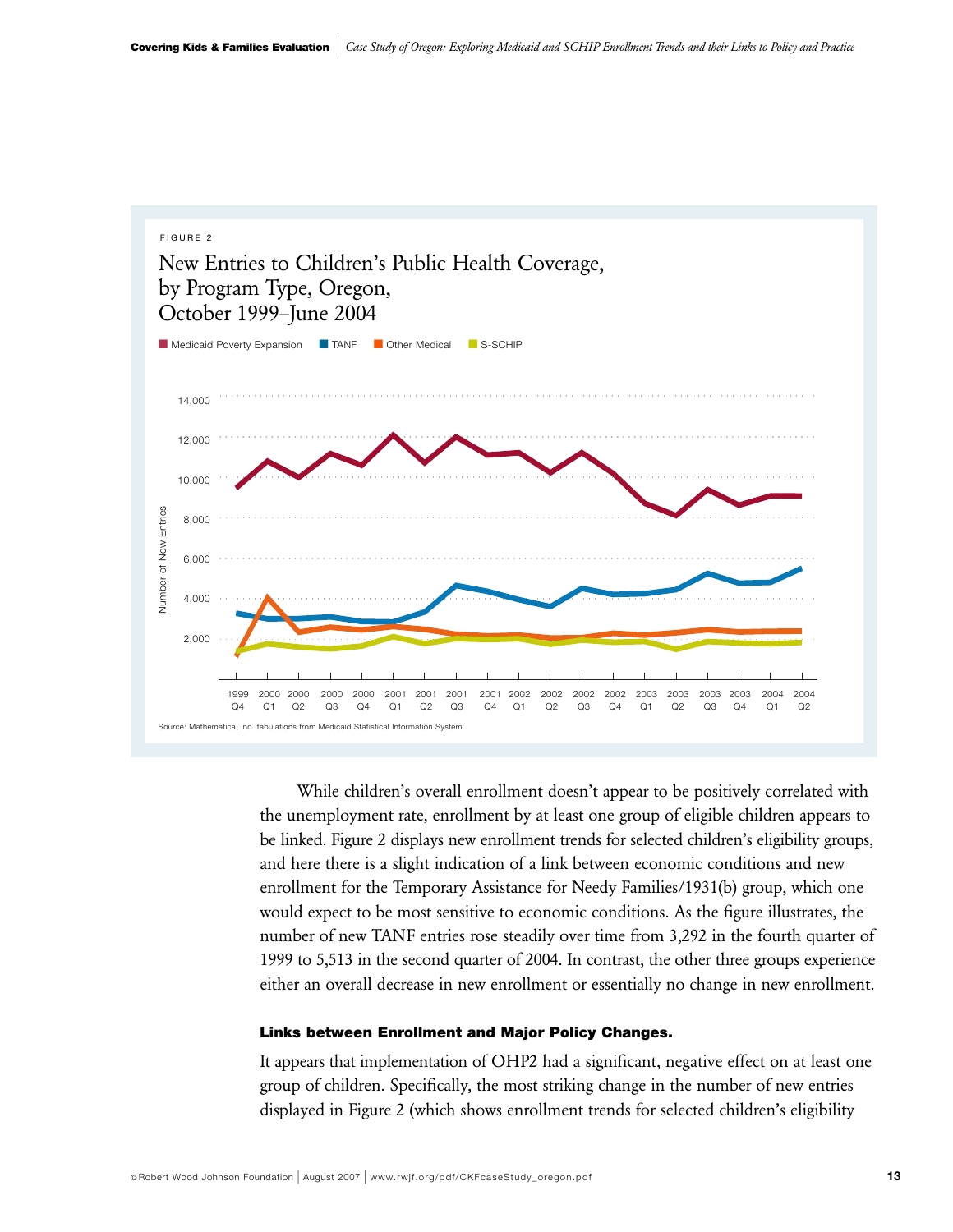groups) is the significant drop in new enrollment among the Medicaid poverty expansion group beginning in the third quarter of 2002. A much smaller dip can also be identified in SCHIP enrollment at that period. In the subsequent three quarters, Medicaid poverty expansion enrollment declined by 28 percent, or over 3,000 children.

The timing of this drop corresponds to the implementation of OHP2, and the ensuing changes to the OHP Standard program; even though OHP2 was not fully rolled out until the first quarter of 2003, key informants agreed that information about the new OHP Standard group and related benefit restrictions would have been communicated to families in the second half of 2002. According to these informants, Medicaid poverty expansion-eligible children are probably most sensitive to changes made to coverage programs for poverty-expansion eligible adults, since the eligibility levels of these programs are similar. Because the majority of the OHP program restrictions targeted the Standard population—mainly adults eligible through povertylevel expansions—it is logical that the new enrollment of Medicaid poverty expansioneligible children was affected when those restrictions were implemented. For instance, key informants unanimously agreed that confusion was widespread when the state began enacting changes to the OHP Standard program policies, and they described situations where families mistakenly believed that when the Standard program enrollment was capped, the entire Oregon Health Plan was closed, including the components that only covered children. Though the program restrictions directly affected policies related to adults only, children's programs experienced decreases in new enrollment in the period leading up to and during the changes.

It is also notable that, in Figure 2, the point at which the rapid Medicaid poverty expansion enrollment decline ceases (in the second quarter of 2003) corresponds to the period when children's eligibility was expanded as part of the 1115 waiver, from 170 percent to 185 percent of the FPL. There is a slight upsurge in entries during that period for every program except 'Other Medicaid'.<sup>8</sup> This eligibility expansion appears to have offset some of the negative effects on enrollment related to changes in OHP2.

Besides the changes to OHP Standard, several other program changes have implications for the number of new entries into public coverage programs. The enrollment application used to determine eligibility for all OHP programs became more complex during the data period and application processing also changed. Specifically, as mentioned above, by the end of our data period informants reported that about 70 percent of OHP applications were processed in face-to-face interviews at local eligibility offices. In contrast, during the late 1990's, over 70 percent of all applications were mailed in for processing at a central, state eligibility office. Mail-in applications typically ease the application process for individuals who have transportation or geographic barriers or who fear being stigmatized by seeking assistance through a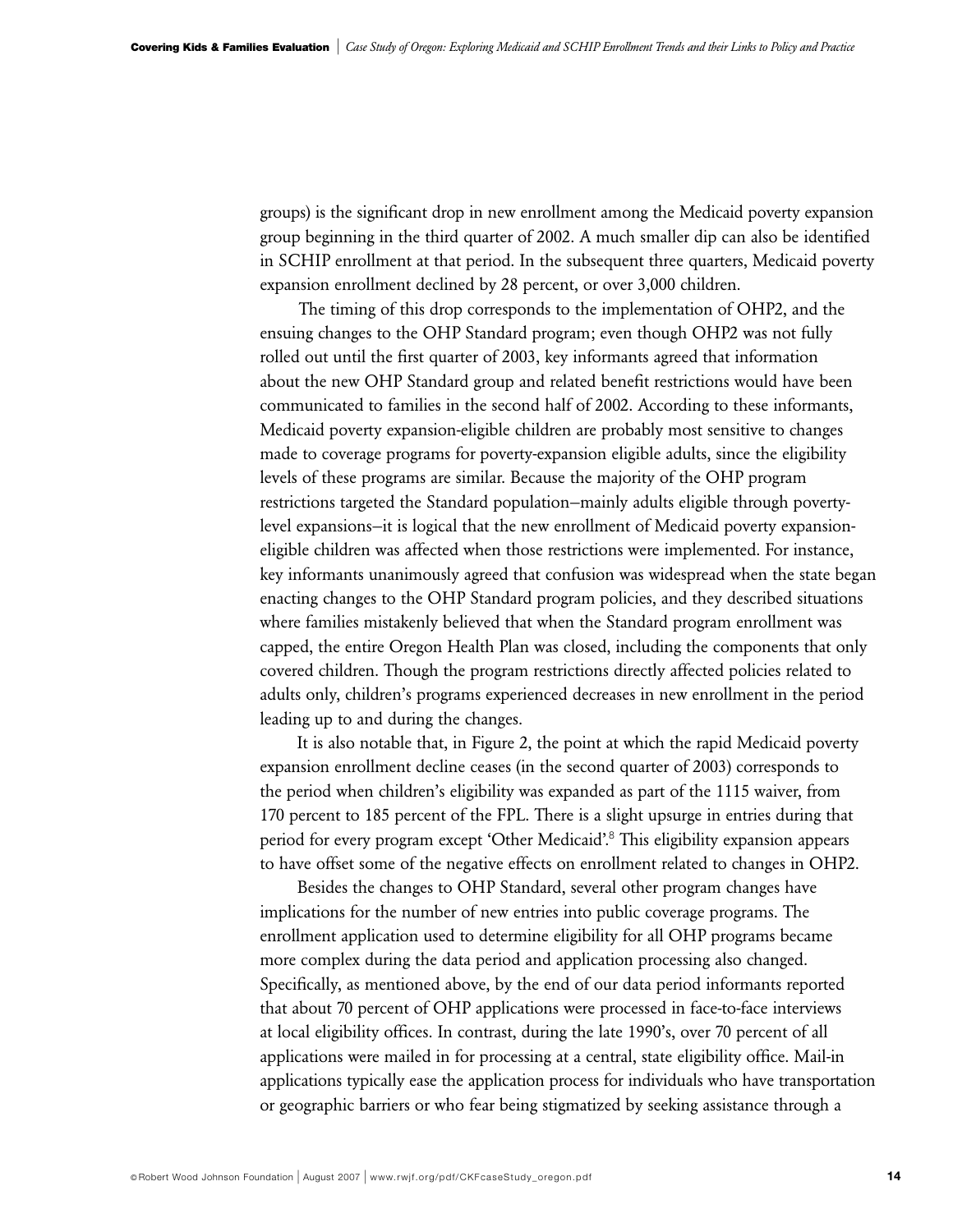local social service office; it is reasonable then, that an increase in applications processed through face-to-face interviews (and concurrent decrease in mail-in applications) might be associated with declining enrollment.

Key informants noted that Figure 2 illustrates that new enrollment in SCHIP was essentially unchanged during the data period. This could reflect the fact that the state did not conduct, in the early years of SCHIP, any targeted outreach to families with higher incomes in order to 'grow' the SCHIP program.

Finally, despite its small size, the FHIAP program was described as very popular among legislators, and we heard from key informants that outreach for this program continued even during the state's fiscal crisis. The average number of new child entries in FHIAP increased considerably over the data period from a monthly average of 33 new entries in Q4 of 1999, to a monthly average of 127 new entries in Q2 of 2004 (data not shown).<sup>9</sup>

## **Links between Enrollment and CKF State Activities**

The Oregon Covering Kids & Families funding period coincided with the statewide fiscal crisis as well as the significant restructuring of adult Medicaid coverage in the state, described above. In a state budget environment in which public programs across the board were targets of cost containment, dedicated resources and state support for children's outreach were predictably absent in Oregon during our study period. State officials attended CKF coalition meetings and sat on the CKF steering committee; the relationship between state and CKF officials, however, was strained during this period, due at least in part to the difficult budget situations of state agencies. One way in which state program and CKF officials collaborated to improve enrollment processes was through participation in the Covering Kids & Families Process Improvement Collaborative (PIC) during 2004 and 2005. All of the individuals who participated in that effort, which attempted to reduce the "pending" application rate in a pilot county through a client tracking system and internal eligibility staff training, spoke very highly of their experience with PIC.

CKF officials played a key role in disseminating timely and accurate information to the families affected by changes to the OHP Standard program. In bimonthly statewide coalition meetings, the state grantee provided state partners with updates on program changes; more frequently, CKF officials used listservs, newsletters, mailings and press releases to communicate with state and local partners who served affected families directly.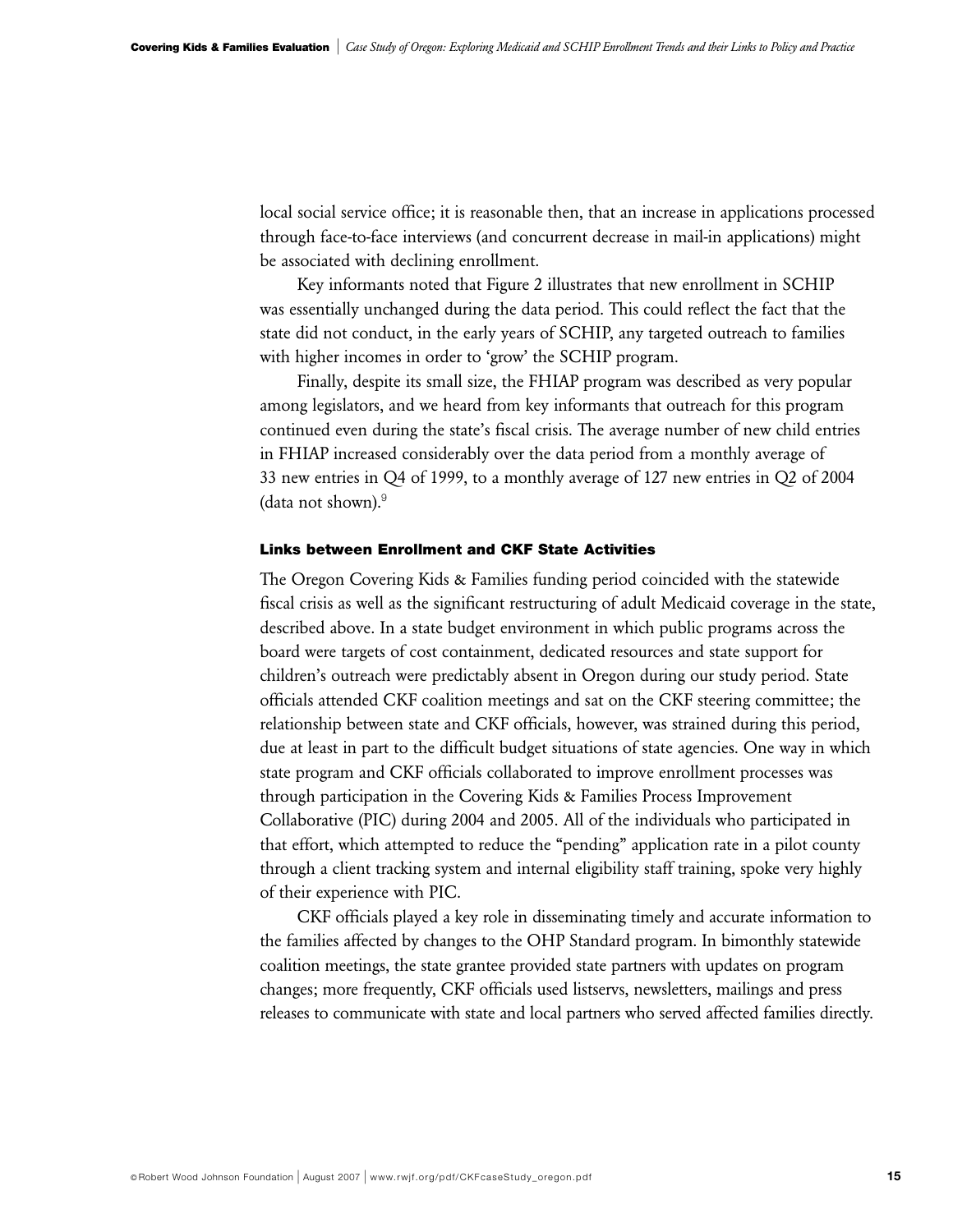Additionally, CKF served as another type of information channel—from the "front lines" to the legislature. Armed with the experiences of local projects and partners, CKF state leaders were able to, as one informant remarked, "put a human face on [issues of public health insurance coverage] during the budget crisis."

# Local-level Findings

This case study focused on three of the four communities served by local CKF projects the Health Network for Rural Schools project, the Lincoln County project and the Portland Enrollment Project (PEP!).

#### **Links between Enrollment and Local Project Activity**

To explore the possibility that local outreach activities by the CKF projects may have had an effect on the number of children enrolling in public coverage, we compared the trend in new entries in each local area with the trends we would have expected based on those in other parts of the state.<sup>10</sup> If the actual trend in the area exceeded our expectations, it suggests that local outreach activities were relatively more successful than outreach activities elsewhere in the state; likewise, if the actual trend in the area was less than our expectations, it suggests that local outreach activities were relatively less successful than outreach activities in other parts of the state.

Our analysis suggests that for one of the three local projects, actual new entries consistently exceeded expectations throughout the data period. For the other two projects, actual entries in each local area held close to what was expected based on trends in other parts of the state, suggesting that the presence of the CKF local project in those areas did not result in a measurable increase in enrollment during the project period. As was the case at the state level, the most noticeable change in the new enrollment for these two projects is a rapid drop in the last half of 2002 through the first half of 2003—a period that roughly corresponds with the implementation of OHP2 and the OHP Standard program restrictions.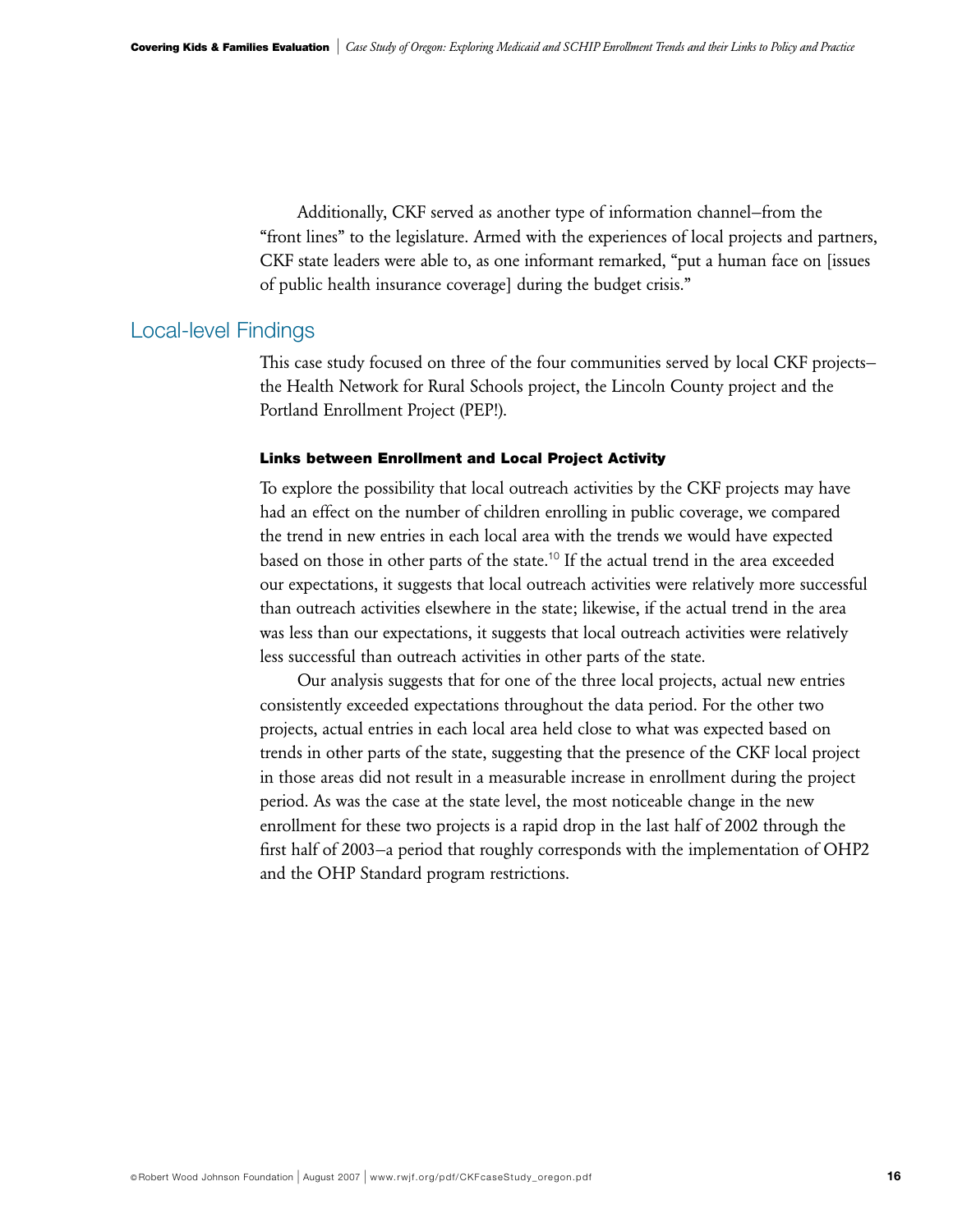#### F IGURE 3

Total New Entries to Children's Public Health Coverage (Actual vs. Predicted) Health Network for Rural Schools, Union, Baker and Wallowa Counties, October 1999–June 2004



Findings from the Health Network for Rural Schools (HNRS) indicate that outreach activities in the project's tri-county target area were more successful than in other areas of the state. As Figure 3 illustrates, the actual number of new entries consistently exceeds the expected number during the data period. The HNRS project conducted outreach to students from families without health insurance through a time-intensive and personalized approach. Their primary outreach strategy involved visiting virtually every uninsured family in their service area; outreach workers traveled throughout the rural tri-county area with all the tools needed to assist with completing program applications (e.g., portable printers and copy machines). While potentially very successful in a rural area, these methods may not be feasible or easily applied to other, nonrural projects.

Key informants attributed the project's success to several factors: good working relationships with school leadership in districts throughout the three counties; the ability to address transportation barriers by traveling to families; outreach workers' possession of the 'date stamp' that is necessary for application processing, and; training local,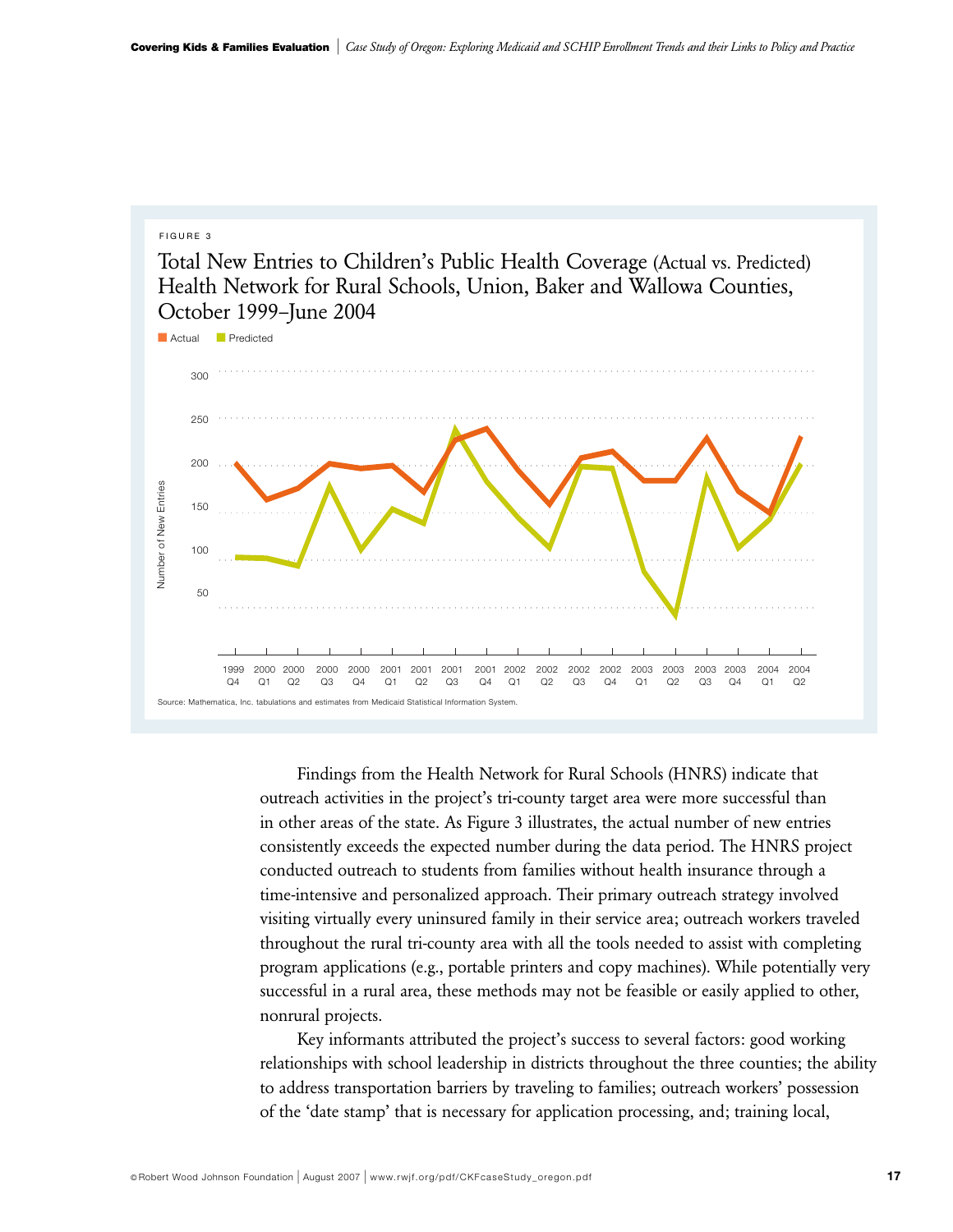

trusted individuals from within the community as outreach workers. Project staff also reported that the biggest challenge to conducting their activities was keeping outreach staff up-to-date on the many changes to OHP programs during the grant period, but the trend in new entries for HNRS indicates that the project was able to overcome this challenge.

Findings from Lincoln County (Figure 4) show that for most of the data period, the number of actual new entries just exceeded the number expected. As in the statewide Figure 2, an increase at the point when children's eligibility was expanded from 170 percent to 185 percent of the FPL (in February 2003) is evident in this locality.

One noteworthy non-CKF outreach effort bears mention here, because it targeted children in Lincoln County. In 2004, Oregon's Governor Kulongoski launched an initiative to increase the number of children with health coverage in the state. The statesponsored KidCare initiative was piloted during 2004-2005 in two counties—Lincoln and Hood River. KidCare activities included larger-scale media campaigns as well as local, grassroots outreach involving not only the Department of Human Services but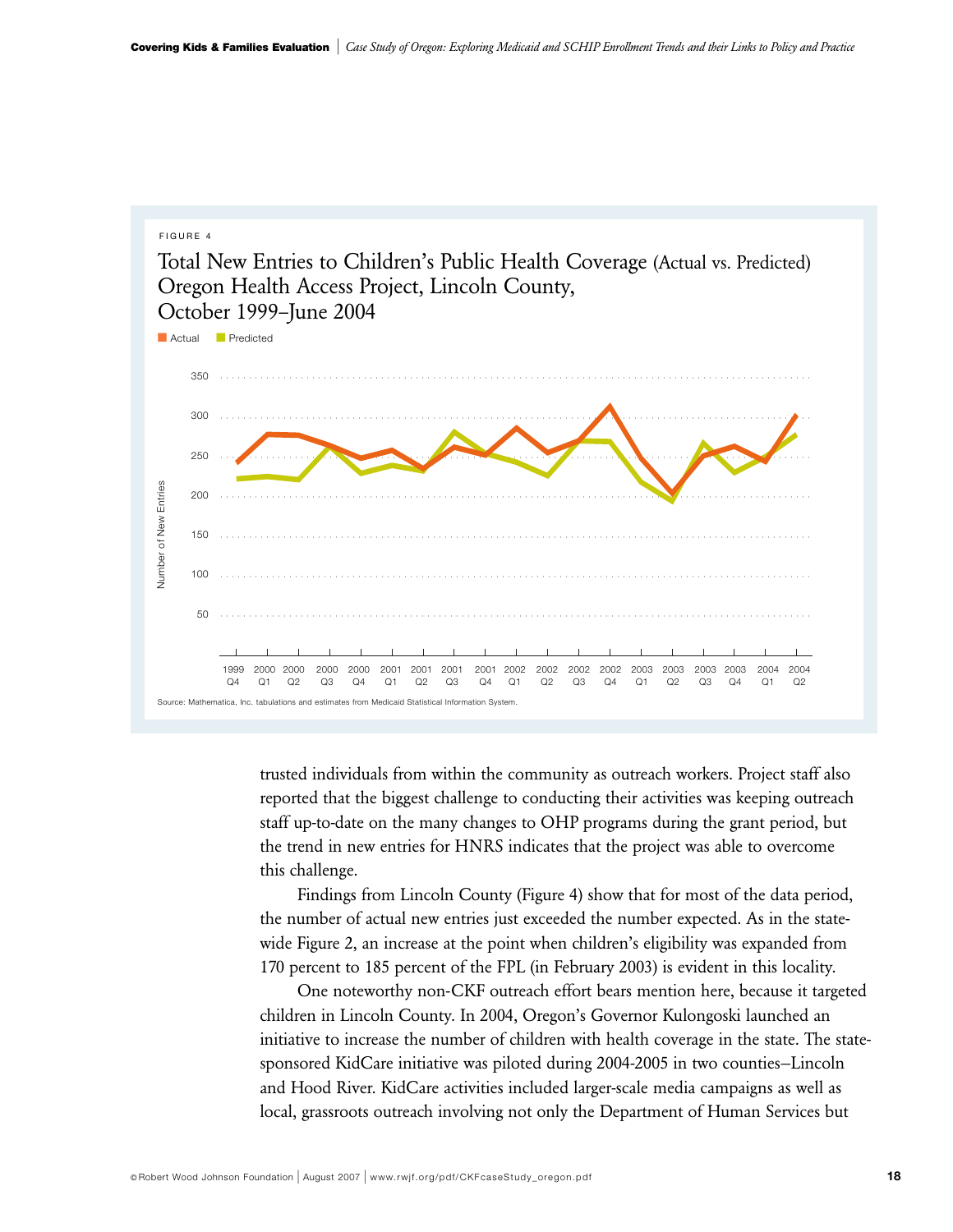#### F IGURE 5

Total New Entries to Children's Public Health Coverage (Actual vs. Predicted) Portland Enrollment Project for Homeless and Uninsured Youth & Families, Multnomah County, October 1999–June 2004



also schools, county health departments, safety-net clinics, physicians and hospitals, pharmacists, faith communities, child-care centers, food banks and others. In this instance, the outreach mainly consisted of information sharing and promotion of coverage; it did not involve direct application assistance. The initiative was considered a failure by most, because there was not any significant change in enrollment as a result of KidCare outreach activities. CKF officials in the county surmised that barriers related to health care access may have played a role in KidCare's lack of success—county residents may not have applied for the program because 'the card may not be very useful' to them if it is difficult to identify a participating provider. KidCare was piloted at a time when there was a lot of confusion about OHP Standard—that program was closed just months before the outreach efforts began—and that could have offset outreach efforts in a major way (Oregon Department of Human Services, 2005).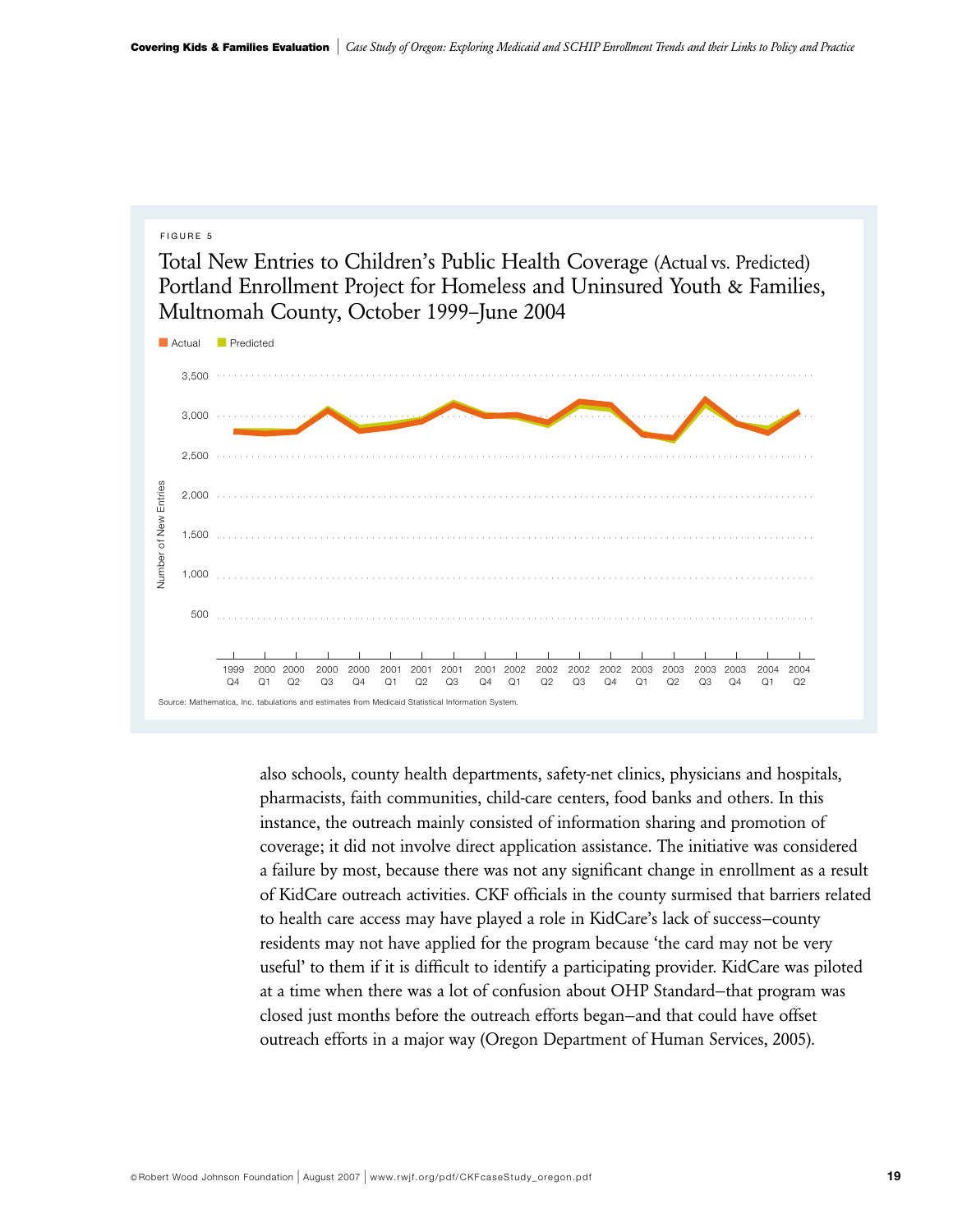Findings from PEP! of Multnomah County are difficult to interpret because the PEP! targets a relatively small subgroup of the county's population (homeless youth and families within the city of Portland) and, at the same time, there is a large, strong network of community health centers in the county that conduct public health insurance outreach and enrollment activities. Bearing this in mind nonetheless, the findings for Multnomah County suggest that, throughout the data period, the number of new entries was nearly the same as the number expected (Figure 5).

In contrast to the Lincoln County figure, there is only a slight rise in enrollment at the time when children's eligibility was expanded in early 2003; considering that PEP! targets homeless youth and families—a population unlikely to have incomes at a level high enough to be affected by that change—this is not surprising. On the other hand, it is surprising that the new entries for this most-populous county do not decrease more significantly around the time of the OHP2 implementation and Standard population.<sup>11</sup> The PEP! target population for the CKF grant (homeless youth 18 and under) is typically eligible for OHP Plus and was not directly affected by the changes made to OHP Standard. Staff indicated, however, that homeless youth would be sensitive to the OHP Standard cost-containment policy changes because many of their older peers are enrolled in that program. The lack of any significant change in program enrollment at that time might reflect the efforts of PEP! coalition members and other outreach entities in Multnomah County to: 1) promote early enrollment and retention in OHP Standard (which included sponsoring an individual's premium payments); and 2) publicize that the OHP Plus program was still open to new enrollment.

# **Conclusions**

This case study suggests that changes in state policies that restrict adult coverage in public programs had important spillover effects on children, suppressing new entries into children's public health insurance programs. During essentially the entire CKF grant period, state policy-makers placed a high priority on controlling public program costs—especially those related to the burgeoning Medicaid budget—and meeting the state's balanced budget requirement during difficult economic times. While children's programs were not directly targeted by state cost containment measures, children's enrollment appears to have been affected and dwindled during this period. Program enhancements, such as the eligibility expansion enacted in early 2003, were largely overshadowed by the concurrent restructuring of the Oregon Health Plan, numerous new restrictions in adult coverage, and an eventual enrollment cap on the OHP Standard program. During this time, these significant program changes reportedly caused considerable confusion among residents about the state of public coverage in Oregon.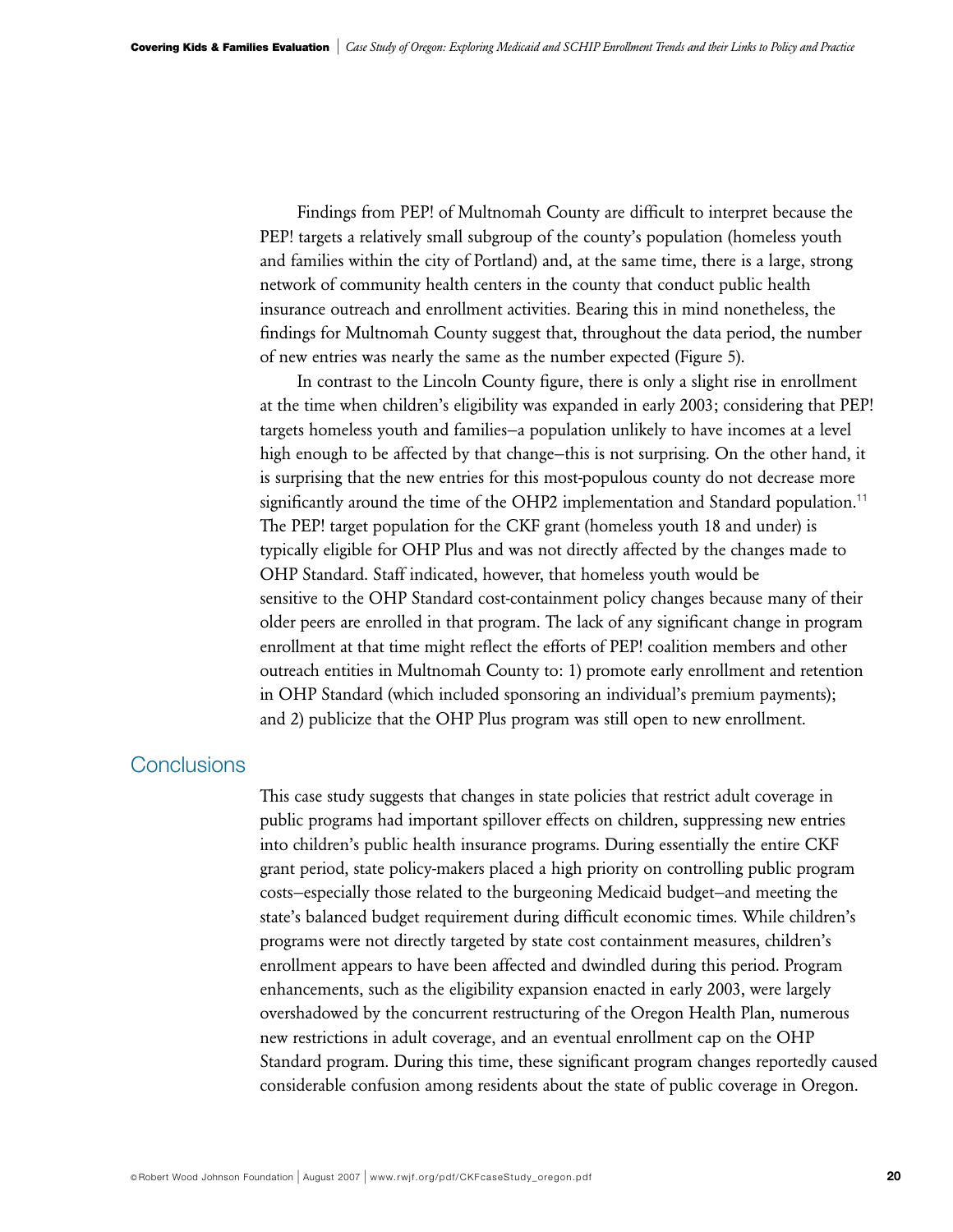No amount of effort by a relatively small grant program like CKF, or a state pilot initiative like KidCare, could offset the effects of the large statewide policy shifts that limited adult enrollment in OHP and had ripple effects on children's new entries into coverage programs. Several informants reasoned, however, that the state would have experienced even steeper declines in enrollment if not for the diligent work of CKF and its partners.

Although outside of our formal data period, recent policy actions and directives targeted at children's coverage programs signal that the state has experienced some improvement in its economy and that policy-makers may be open to enhancing children's coverage. Echoing a move that several other states have already taken, in March 2006 Oregon's governor announced plans for a universal children's coverage initiative, called 'Healthy Kids', that would cover all children in the state through age 18, through existing programs. Oregon's CKF experience has informed many of the proposal components, such as a streamlined application that would be available online, a 12-month continuous eligibility period, and a grant program to provide local communities with funds for outreach and application assistance. Early plans called for the Healthy Kids initiative to cover all children in families through 300 percent of the FPL with a federal match, and then up to 350 percent with state-only subsidies. A complete buy-in component, open to any family regardless of income, is also part of the Healthy Kids plan. The state administration hopes to fund the universal coverage initiative with a new tobacco tax, which has been referred to voters for a November 2007 ballot measure.

Additionally, just after our case study interviews, child health advocates celebrated the implementation of 12-month continuous eligibility for SCHIP enrollees (in July 2006) and anticipated a similar eligibility period extension for the children's Medicaid poverty expansion group by January 2008. This shift to a longer period of guaranteed coverage eligibility will likely have a positive effect on children's retention rates in the state-improving health insurance retention is just as critical to the workings of an effective state health insurance program, in that stable health insurance coverage can improve access to health care and continuity of care. A future evaluation synthesis study will set out to measure retention among publicly insured children during the CKF grant period, for Oregon and several other states.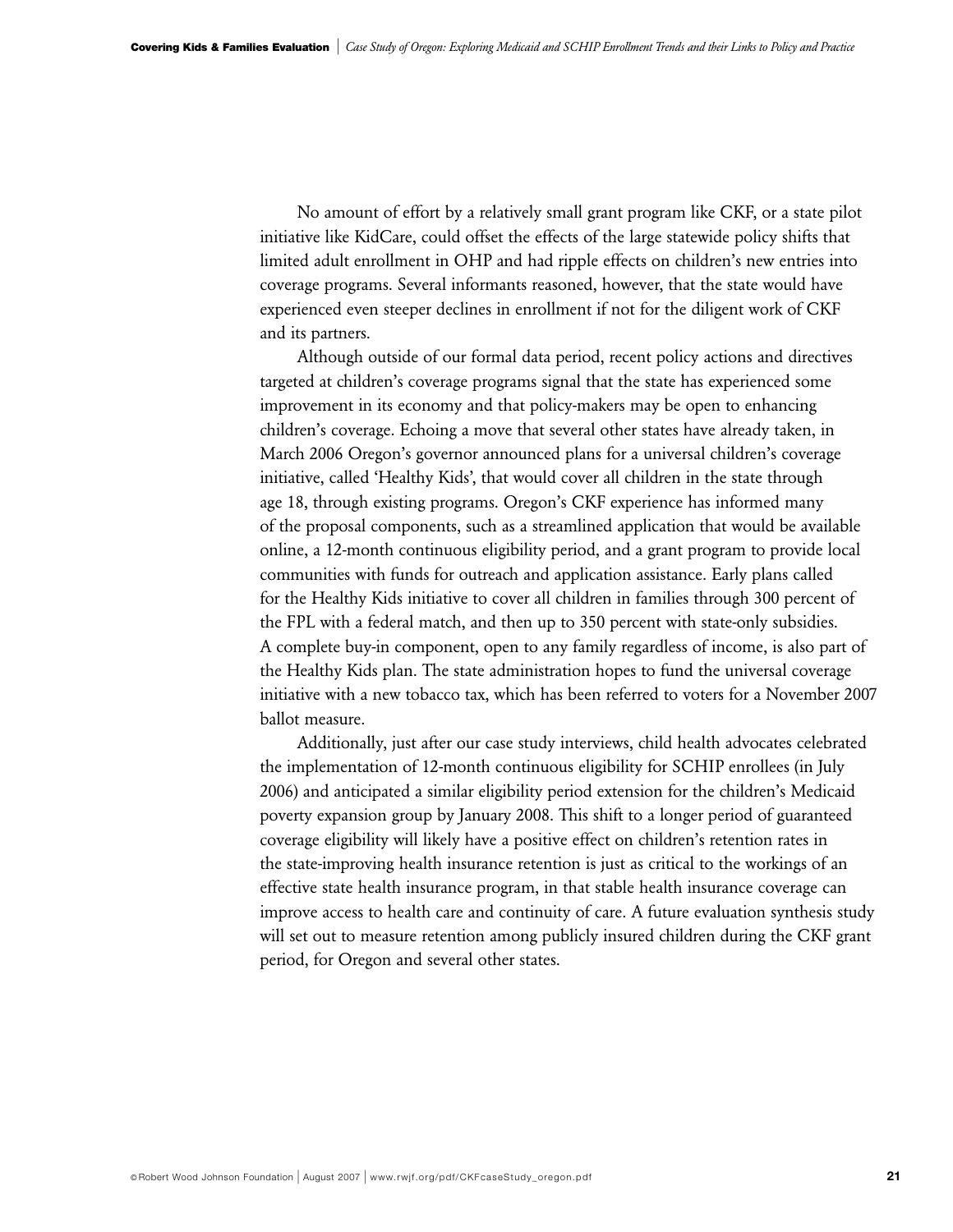# *Endnotes*

- 1. In addition, within the Medicaid program, we focus on new-entry children whose program eligibility is based on income (either in the poverty expansion group or one of the eligible groups related to Temporary Assistance for Need Families [TANF] ). Outreach efforts and enrollment simplification policies are more likely to affect these children than those enrolled for other reasons, such as disability or foster care status.
- 2. The lower threshold for SCHIP-eligible children is 100 percent FPL for children age 6 to18 and 133 percent FPL for those age 0 to 5.
- 3. By comparison, average OHP Plus enrollment for the same period was 355,908 and average SCHIP enrollment was 29,248.
- 4. Oregon does not have a state sales tax and relies on income taxes (which are particularly vulnerable to economic recession) as a main revenue stream.
- 5. The state has federal approval to extend eligibility beyond this—to 200 percent FPL— but in light of the ongoing budget constraints, Oregon has yet to implement this expansion.
- 6. The state plans to roll this change out to the Medicaid children's population by 2008.
- 7. In 2003-04, the state worked with the Covering Kids and Families Expanded Access Coalition to redesign the OHP application, but many who worked on the effort indicated that the final product remained long and complex. Also, the state participated in the Robert Wood Johnson Foundation-sponsored CKF Process Improvement Collaborative in the period 2004-05.
- 8. "Other Medicaid" includes all those children enrolled in Medicaid who are not included under the TANF or Poverty-related Medicaid eligibility categories (such as children in the state's foster care system).
- 9. Data obtained from staff of the Family Health Insurance Assistance Program (February 2007).
- 10. Expected enrollment is based on a forecasting model that predicts, for each county and city in the state, the number of children enrolling in Medicaid or SCHIP in that quarter. Inputs to the model include: (1) the number of children below 200 percent of the FPL; (2) the population that has just moved into the county from out of state; and (3) the local unemployment rate.
- 11. According to key informants, Multnomah County is unique in that it has both dedicated outreach and enrollment staff as well as access to "state screens" that allow the staff to view progress on each application. This coordination between local outreach workers and the state screens has been "vital to Multnomah County's success."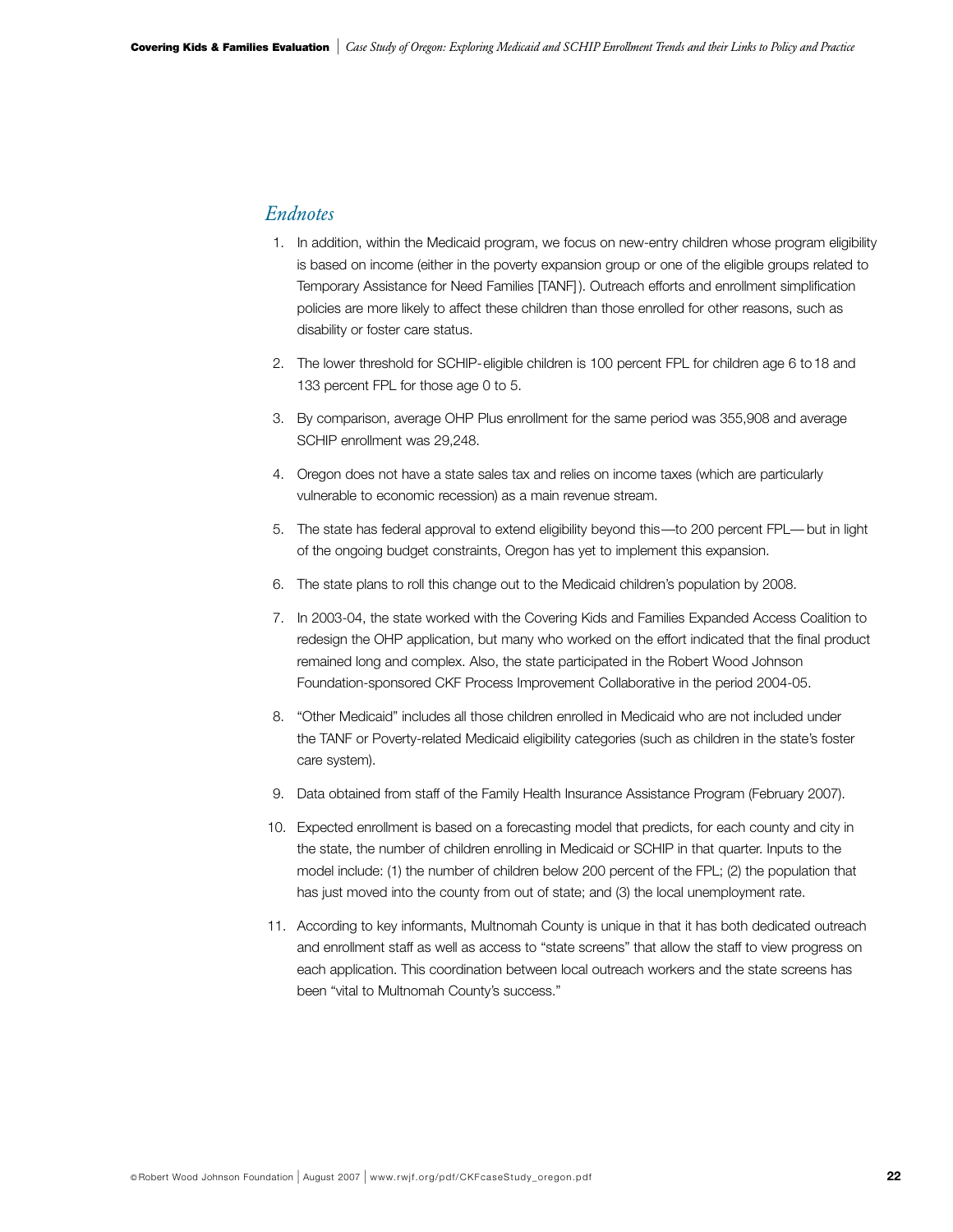## *Sources*

National Conference of State Legislatures. (2004). State Budget Update: February 2004. Available at *www.ncsl.org/programs/fiscal/sfo20042.htm.*

Office of Private Health Partnerships, Family Health Insurance Assistance Program. (2007). Snapshot of FHIAP Enrollment Activity—4/30/2007. Available at *www.oregon.gov/OPHP/docs/snapshot/4\_30\_07.pdf.*

Oregon Department of Human Services, Office of Medical Assistance Programs. (2004). The Oregon Health Plan: An Historical Overview. Available at *www.oregon.gov/DHS/healthplan/data\_pubs/ohpoverview0706.pdf.*

Oregon Department of Human Services, Office of Medical Assistance Programs. (2005). Summary, Outcomes, and Findings of the Oregon Kid Care Pilot. Available at *www.ohac.org/Issues/KidCareEval\_FinalReport.pdf.*

Oregon Department of Human Services. (2006). Oregon Health Plan Annual Report. Available at *www.oregon.gov/DHS/healthplan/data\_pubs/quarterly/annual-0506.pdf.*

Robert Wood Johnson Foundation. (2005). Under "Covering Kids" Oregon Increases Health Care Coverage of Uninsured Children. Available at *www.rwjf.org/reports/grr/035617.htm.*